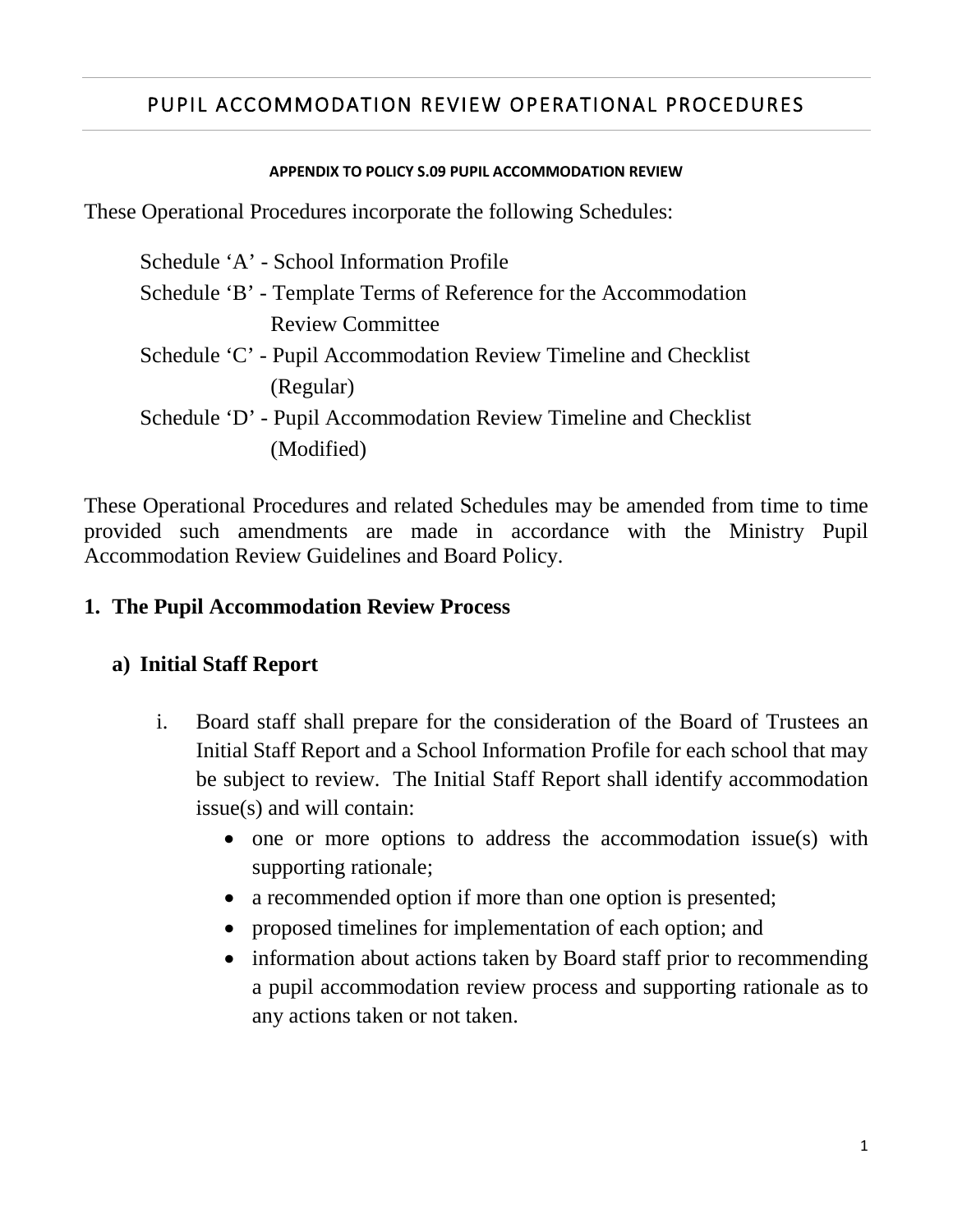- ii. The option(s) included in the Initial Staff Report shall address the following:
	- summary of accommodation issue(s) for the school(s) under review;
	- where students would be accommodated;
	- if proposed changes to existing facility or facilities are required as a result of the pupil accommodation review;
	- identify any program changes as a result of the proposed option;
	- how student transportation would be affected if changes take place;
	- if new capital investment is required as a result of the pupil accommodation review, how the Board intends to fund this, as well as a proposal on how students would be accommodated if funding does not become available;
	- any relevant information obtained from the City of Toronto and other community partners prior to the commencement of the pupil accommodation review, including any confirmed interest in using the underutilized space; and
	- a timeline for implementation.
- Board's website and made available to the public upon request, following the decision to proceed with a pupil accommodation review by the Board of iii. The Initial Staff Report and School Information Profiles will be posted on the Trustees.

## **b) School Information Profile**

- documents to assist the Accommodation Review Committee and the specific school(s) in a pupil accommodation review. i. Board staff shall prepare School Information Profiles as orientation community understand the context surrounding the decision to include the
- ii. A template for the School Information Profile, which includes the minimum data requirements and required criteria to be considered, is included as Schedule 'A' to this Policy. Board staff shall complete a School Information Profile, at the same point-in-time, for each of the schools under review.
- iii. The Board may introduce additional items that reflect local circumstances and priorities which may help to further understand the school(s) under review.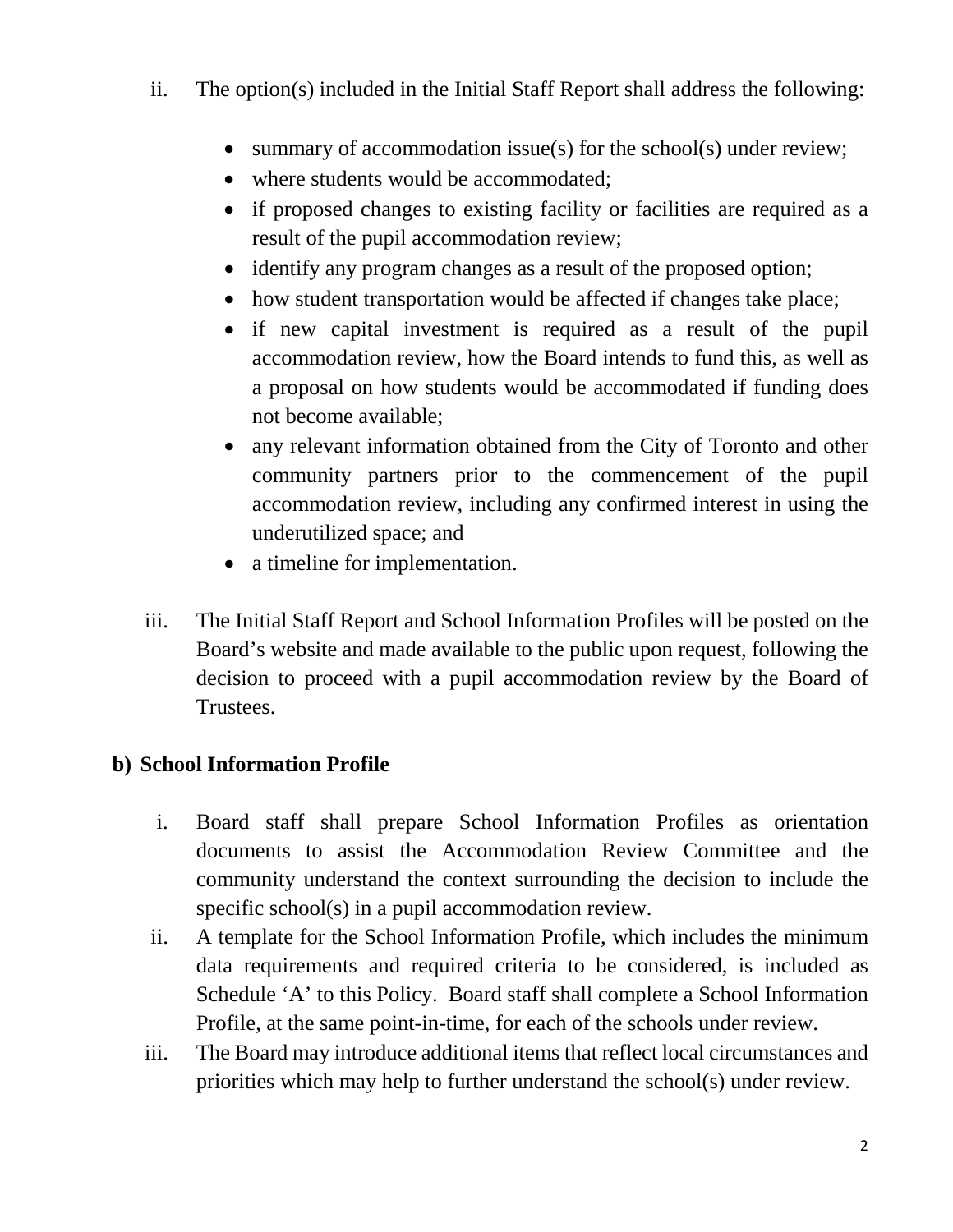## **c) Accommodation Review Committee**

- establish an Accommodation Review Committee that represents the school(s) under review. The Accommodation Review Committee provides feedback to i. Following consideration of the Initial Staff Report and approval to proceed but prior to the first Accommodation Review Public Meeting, the Board shall the Board on behalf of the affected school communities and acts as an official conduit for information shared between the Board and the school communities.
- ii. The Accommodation Review Committee shall be comprised of the following members:
	- At least two parent / guardian representatives from each school under review and one alternate parent/guardian, chosen by the school community;
	- School Superintendent from each school under review;
	- Principal or designate from each school under review;
	- One student representative from each secondary school under review and one alternate, selected by the School Principal;
	- • Pastor or representative of the parish to which belong each of the schools under review;
	- The local trustee(s); and
	- A member of the community such as a municipal councillor or active member of the community.
- iii. One of the School Superintendents whose school is under review shall be appointed as Chair of the Accommodation Review Committee by the Director of Education.
- Review Committee in a resource capacity as required. iv. Staff from the following areas may be assigned to assist the Accommodation
	- Planning Department
	- Facilities Department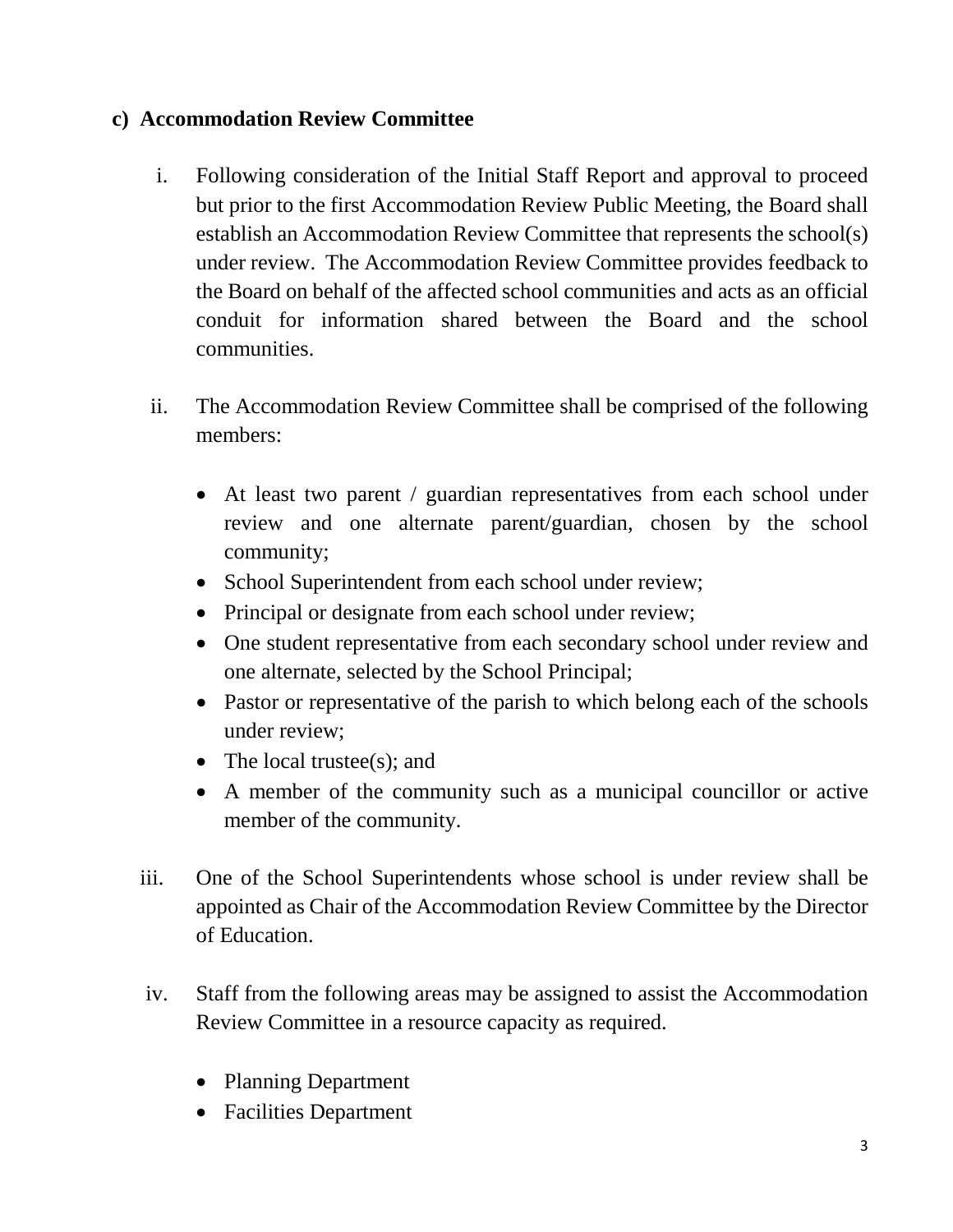- Finance Department
- Toronto Student Transportation Group
- Other administrative staff as required
- of Reference that describe the following. A template for the Terms of v. The Board shall provide the Accommodation Review Committee with Terms Reference is provided in Schedule 'B'.
	- Mandate of the Accommodation Review Committee;
	- Membership of the Accommodation Review Committee;
	- Role and Responsibilities of the Accommodation Review Committee;
	- Meetings of the Accommodation Review Committee.
- mandate, roles and responsibilities, and procedures of the Accommodation vi. The Board shall invite Accommodation Review Committee members from the school(s) under review to an orientation session that will describe the Review Committee.

# **d) Consultation with City of Toronto and Community Partners**

- pupil accommodation review, Board staff shall provide written notice of the and other community partners that expressed an interest prior to the pupil i. Within five (5) business days of the Board of Trustees' decision to conduct a decision to the City of Toronto (through the Clerks' Department or equivalent) accommodation review and shall invite them to a meeting, to be held before the Final Accommodation Review Public Meeting, to discuss and comment on the option(s) in the Initial Staff Report.
- prior to the pupil accommodation review, must provide their response (if any) ii. The City of Toronto and other community partners that expressed an interest on the recommended option(s) in the Initial Staff Report before the Final Accommodation Review Public Meeting.
- iii. Board staff shall document their efforts to meet with the City of Toronto, as well as the community partners, as described above.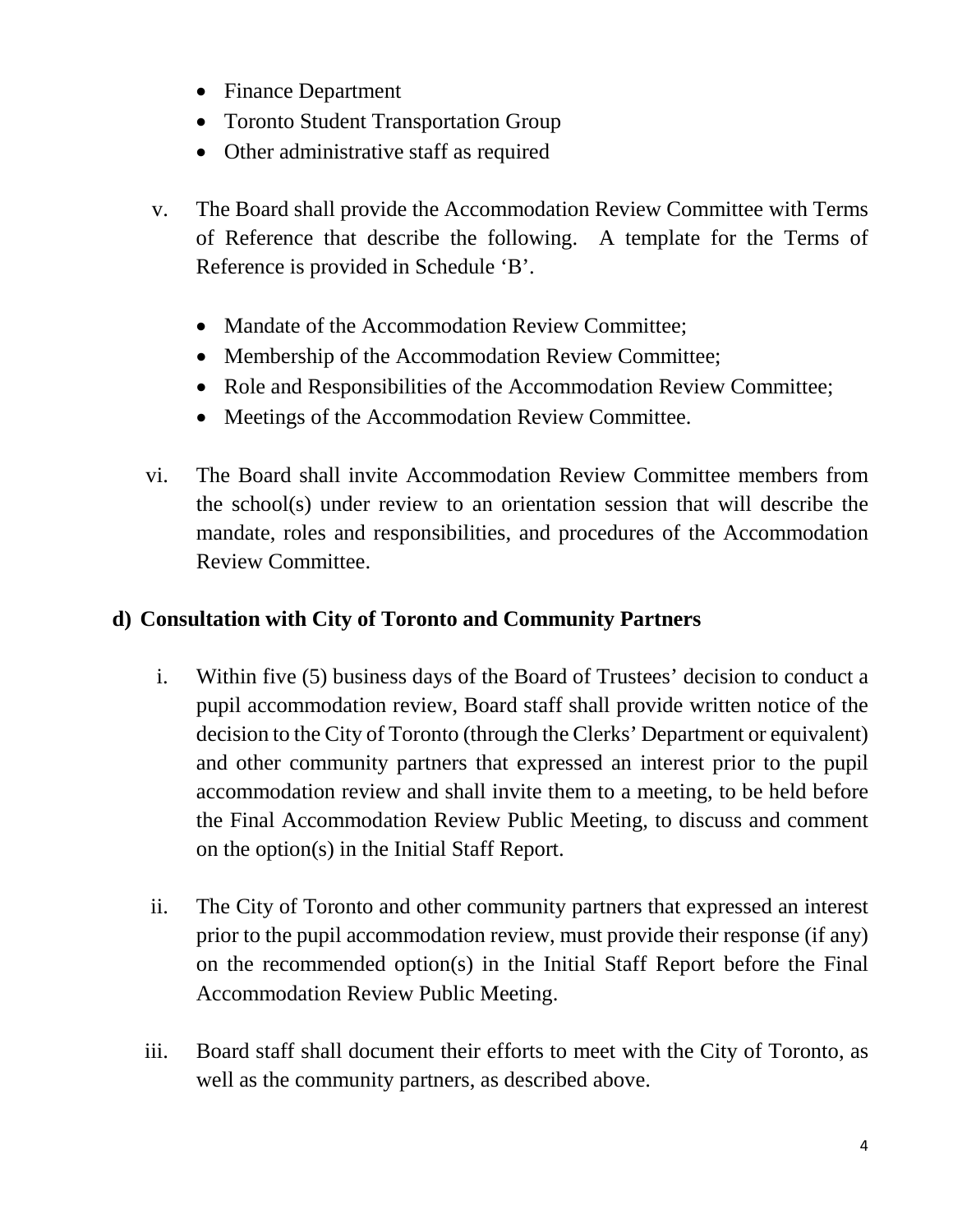iv. The Board shall provide advance notice of when the Final Accommodation Review Public Meeting is scheduled to take place.

## **e) Notice to Coterminous School Boards and the Ministry of Education**

- pupil accommodation review, Board staff will provide written notice of the i. Within five (5) business days of the Board of Trustees' decision to conduct a decision to the following:
	- the Directors of Education for the coterminous boards; and
	- • the Ministry of Education, Office of the Assistant Deputy Minister of Financial Policy and Business Division, unless the Ministry of Education has informed the Board to direct such notice to a different office.

## **f) Accommodation Review Public Meetings**

- gather broader community feedback on the Initial Staff Report. The Accommodation Review Public Meetings. Board staff shall facilitate the i. The Board shall hold two (2) Accommodation Review Public Meetings to Accommodation Review Committee may, at its discretion, hold additional Accommodation Review Public Meetings.
- ii. For greater clarity, the Accommodation Review Public Meetings are not meetings of the Board of Trustees. Accommodation Review Committee attend Accommodation Review Public Meetings. members may attend Accommodation Review Public Meetings. Accommodation Review Public Meetings shall proceed if Accommodation Review Committee members are not present.
- advertised publicly by the Board through a range of media. Notice to the school communities of the public meeting will include a letter to go home with each student 30 business days in advance of the meeting, and notice in the bulletins of all school parishes at least 1 week in advance of the meeting iii. The Accommodation Review Public Meetings will be announced and As well, every effort be made for notice to be given to the community surrounding the schools (e.g. notice sent out to local councilor, MPP, local community groups).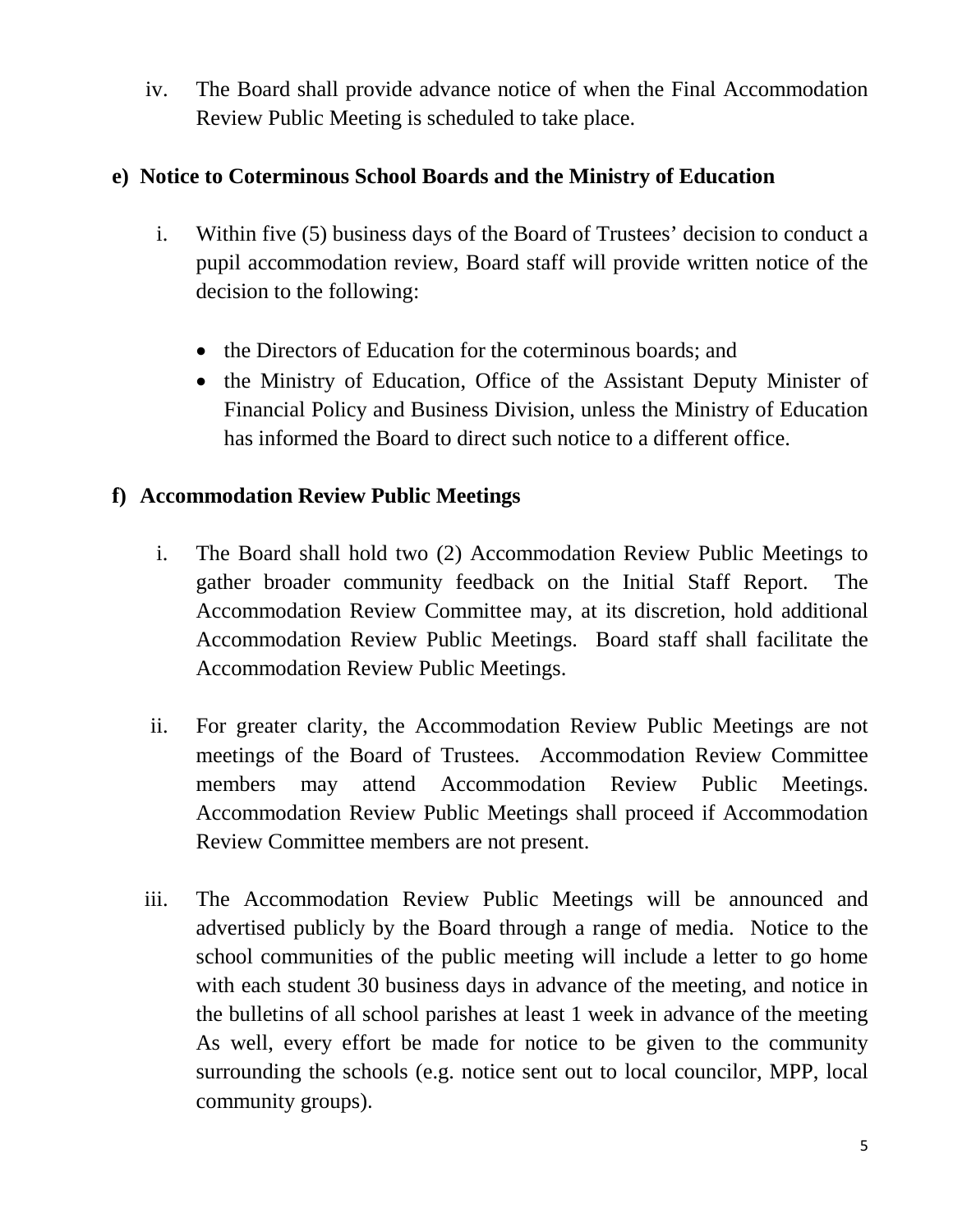- iv. The First Accommodation Review Public Meeting shall be held no fewer than thirty (30) business days after the Board of Trustees' decision to conduct a pupil accommodation review.
- v. At a minimum, the First Accommodation Review Public Meeting shall include the following:
	- an overview of the Accommodation Review Committee orientation session;
	- the Initial Staff Report with recommended option(s); and
	- a presentation of the School Information Profiles.
- vi. The Final Accommodation Review Public Meeting shall be held at least forty (40) business days from the date of the First Accommodation Review Public Meeting.

# **g) Interim Staff Report**

- The Interim Staff Report shall be posted on the Board's website and made i. At the conclusion of the pupil accommodation review process, an Interim Staff Report shall be prepared for the consideration of the Board of Trustees. available to the public upon request no fewer than ten (10) business days after the Final Accommodation Review Public Meeting.
- ii. The Interim Staff Report shall include all the information provided in the Initial Staff Report as well as the following:
	- modifications to proposed and preferred options, including proposed accommodation plans and implementation timelines, previously identified in the Initial Staff Report, if required;
	- Accommodation Review Committee comments and feedback, and any recommendations which the Accommodation Review Committee requests be included;
	- public comments and feedback;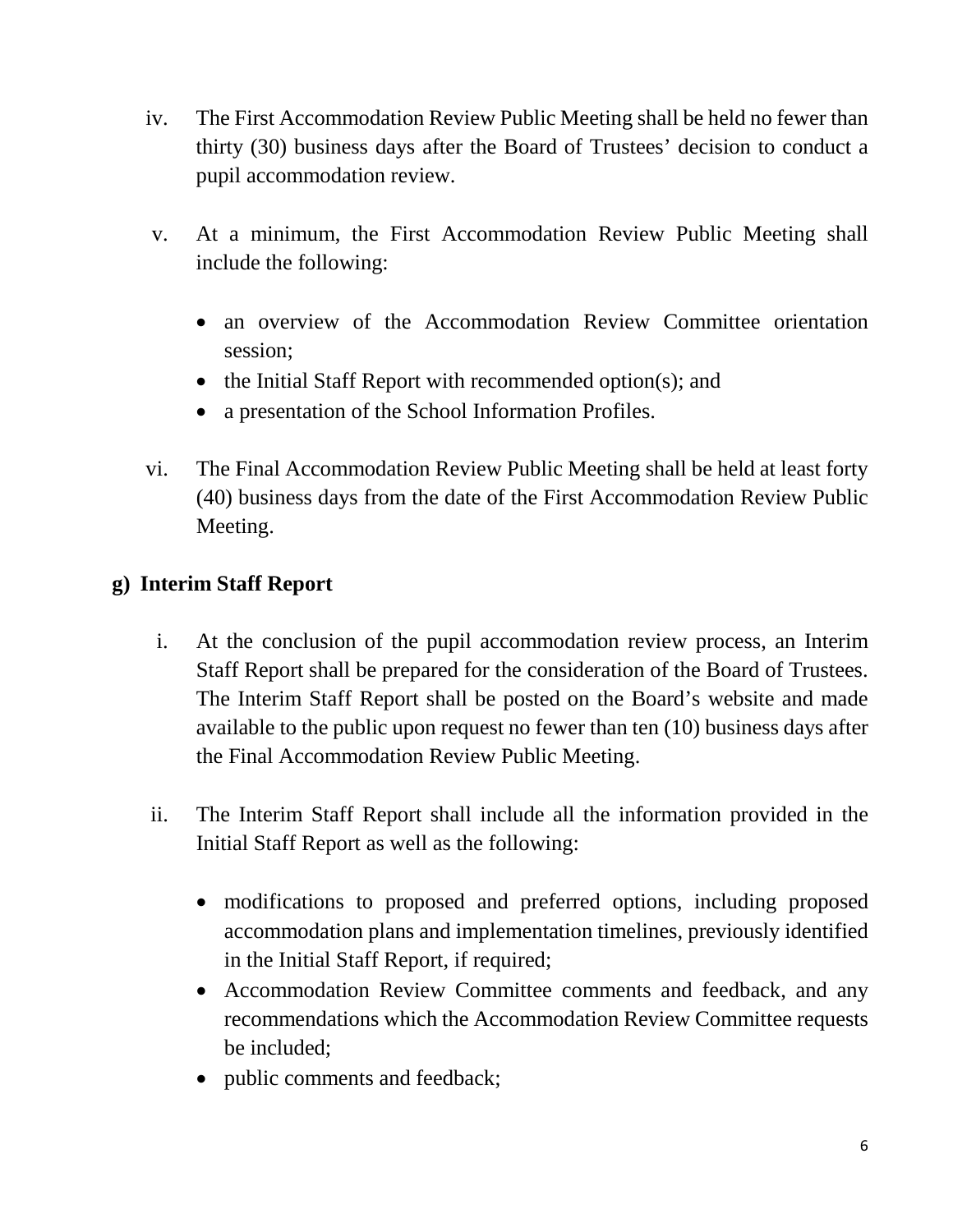- information and feedback obtained from the City of Toronto and other community partners; and
- a summary of the efforts of Board staff to meet with the City of Toronto, as well as other community partners that expressed an interest prior to the pupil accommodation review.
- iii. A minimum of ten (10) business days must be allowed from the posting of the Interim Staff Report to a meeting of the Board of Trustees to receive public delegations.

## **h) Public Delegations to the Board of Trustees**

- the Interim Staff Report through public delegations at a meeting of the Board Interim Staff Report on the Board website. Written notice shall be provided to school(s) and surrounding community(ies) in advance of the meeting of the i. Members of the public shall be given the opportunity to provide feedback on of Trustees no fewer than ten (10) business days from the posting of the Board of Trustees.
- ii. A meeting of the Board of Trustees to receive public delegations shall be announced and advertised publicly by the Board through a range of media. Written notice shall be provided to school(s) and surrounding community(ies) in advance of the meeting of the Board of Trustees. Delegations shall be received in accordance with the Board's policy and procedure on public delegations.

## **i) Final Staff Report and Decision by the Board of Trustees**

 i. At the conclusion of the pupil accommodation review process, and no fewer than ten (10) business days after public delegations, the Board of Trustees shall consider the Final Staff Report, including information from the public delegations and any staff response to such information. The Final Staff Report shall also be posted on the Board website and made available upon request to the public, in advance of the meeting at which Trustees will make a decision regarding the pupil accommodation review.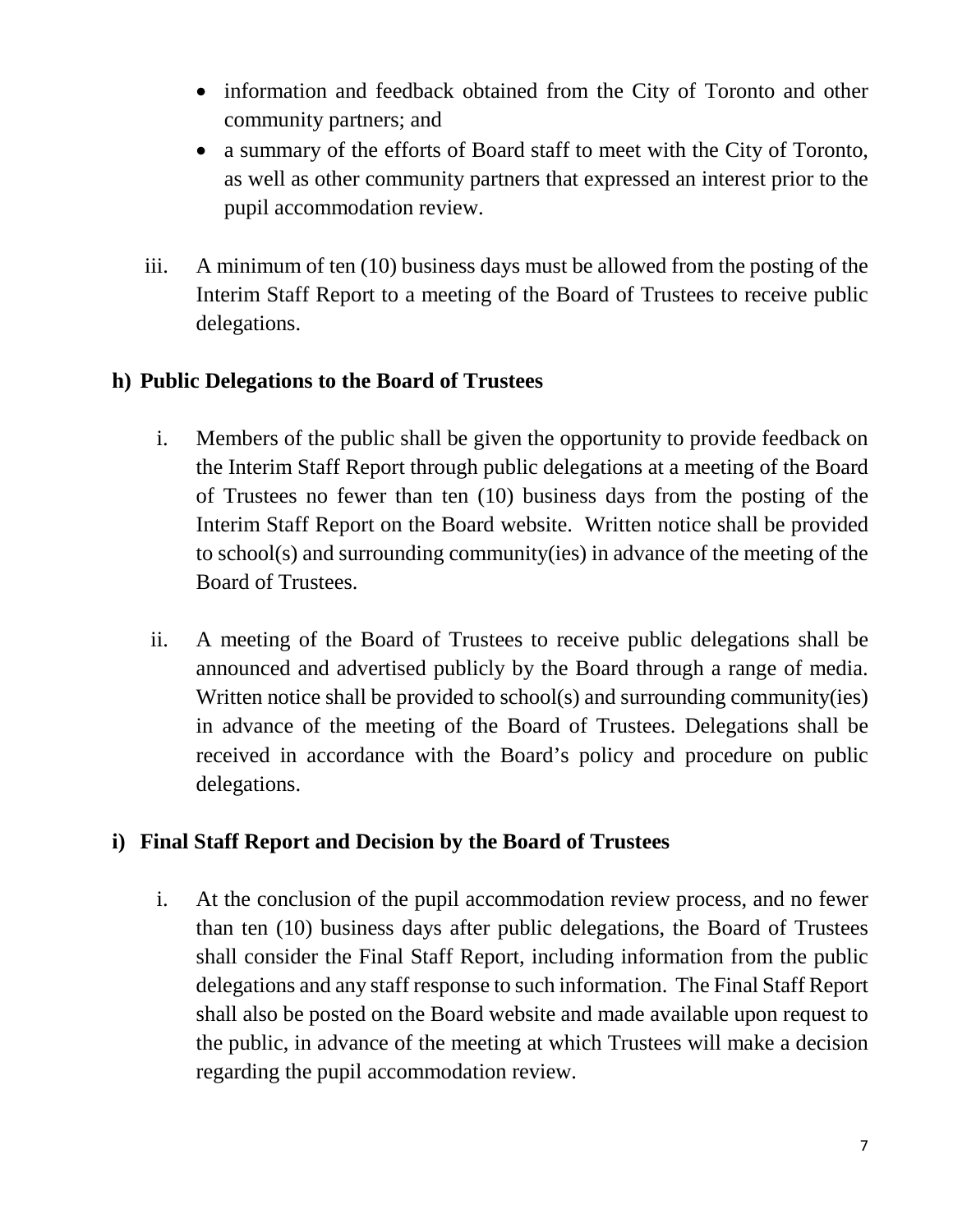- ii. The Board of Trustees has the discretion to approve the recommendation(s) of the Final Staff Report as presented, modify the recommendation(s) of the Final Staff Report, or to approve a different outcome.
- iii. The Board of Trustees will make a decision regarding the pupil accommodation review.

## **j) Transition Planning**

- i. The transition of students shall be carried out in consultation with parents/guardians and staff. Following the decision to consolidate and/or close a school, the Board shall establish a separate committee that will work in consultation with parents/guardians and staff to address the transition for students and staff.
- ii. A Terms of Reference will be established for the Transition Planning Committee.

#### **2. Modified Pupil Accommodation Review Process**

 The Board of Trustees may, under exceptional circumstances, undertake a modified pupil accommodation review process for the identified school(s).

#### **a) Initial Staff Reports and School Information Profiles**

- Trustees. In addition to the components of the Initial Staff Report identified process is based, and provide supporting rationale. i. An Initial Staff Report shall be prepared for the consideration of the Board of above, the Initial Staff Report will identify those factors on which a recommendation to proceed with the modified accommodation review
- ii. Using the School Information Profile template (Schedule 'A'), Board staff shall also prepare School Information Profiles for each of the schools that may be subject to the modified pupil accommodation review process.
- iii. The decision to proceed with a modified pupil accommodation review process will be at the sole discretion of the Board of Trustees.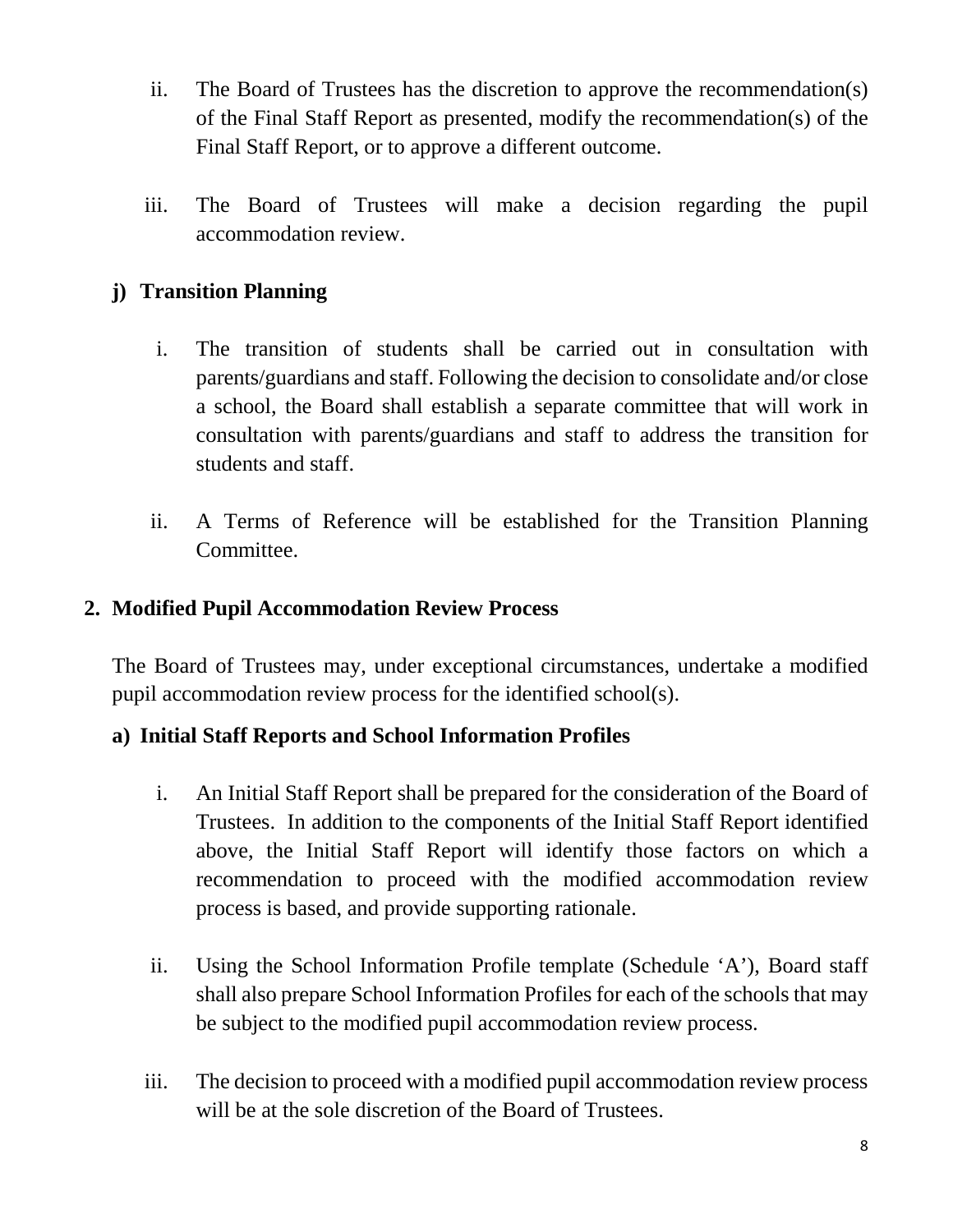#### **b) Accommodation Review Committee**

The formation of an Accommodation Review Committee is not required under the modified pupil accommodation review process.

#### **c) Notice and Consultation Requirements**

- i. Following the decision of the Board of Trustees to proceed with a modified pupil accommodation review, the Initial Staff Report and School Information Profiles shall be posted on the Board's website and shall be made available to the public upon request.
- ii. Within five (5) business days of the decision of the Board of Trustees, Board staff shall provide to the City of Toronto (through the Clerk's Department or equivalent) and other community partners that expressed an interest prior to the modified pupil accommodation review, written notice of the decision and a meeting invitation to discuss and comment on the recommended option(s) in the Initial Staff Report.
- iii. Within five (5) business days of the decision of the Board of Trustees, Board staff shall also provide written notice of the decision to:
	- the Directors of Education for the coterminous boards; and
	- of Education has informed the Board to direct such notice to a different • the Ministry of Education through the office of the Assistant Deputy Minister of the Financial Policy and Business Division, unless the Ministry office.
- iv. The City of Toronto and other community partners who were provided with notice must provide their responses (if any) on the recommended option(s) in the Initial Staff Report before the Accommodation Review Public Meeting (or, if more than one Accommodation Review Public Meeting is convened, prior to the Final Accommodation Review Public Meeting).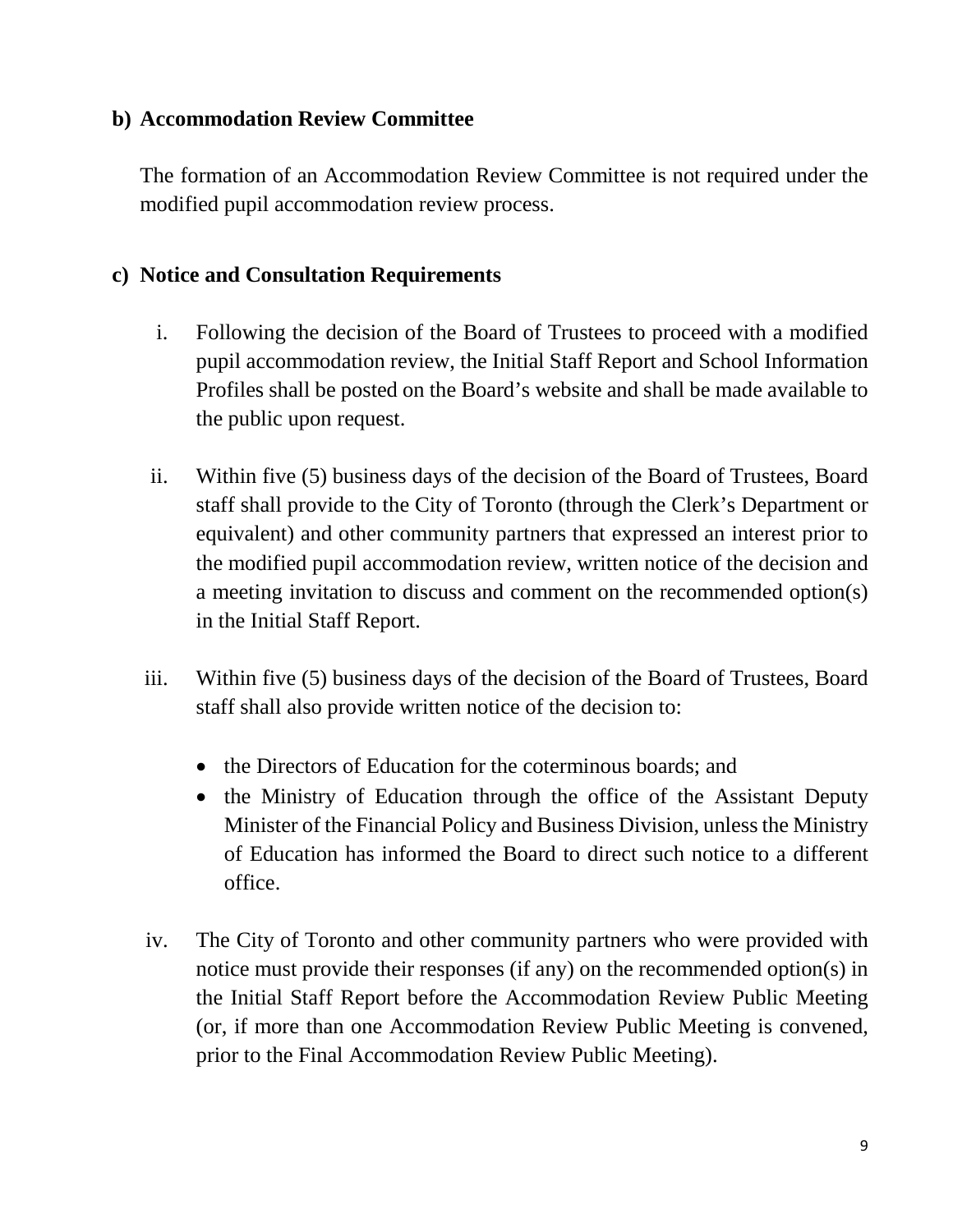#### **d) Accommodation Review Public Meetings**

- Meeting no fewer than thirty (30) business days from the date on which the Board of Trustees decide to hold a modified pupil accommodation review. Board of Trustees decide to hold a modified pupil accommodation review. The local school superintendent(s) and local trustee(s), at their discretion, may i. Board staff shall convene and facilitate an Accommodation Review Public convene more than one Accommodation Review Public Meeting.
- ii. For greater clarity, the Accommodation Review Public Meeting is not a meeting of the Board of Trustees.
- advertised through a range of media, including a minimum thirty (30) business communities of the public meeting will include a letter to go home with each of all school parishes at least 1 week in advance of the meeting. As well, iii. An Accommodation Review Public Meeting shall be announced and days advance notification to school communities. Notice to the school student 30 business days in advance of the meeting, and notice in the bulletins every effort be made for notice to be given to the community surrounding the schools (e.g. notice sent out to local councilor, MPP, local community groups).
- iv. Board staff shall record feedback from the community at the Accommodation Review Public Meeting.

## **e) Interim Staff Report**

 Board's website and made available to the public upon request, no fewer than i. After the Accommodation Review Public Meeting, or if more than one Accommodation Review Public Meeting is held, after the Final Accommodation Review Public Meeting, an Interim Staff Report shall be prepared for the consideration of the Board of Trustees, and posted on the ten (10) business days after the Final Accommodation Review Public Meeting.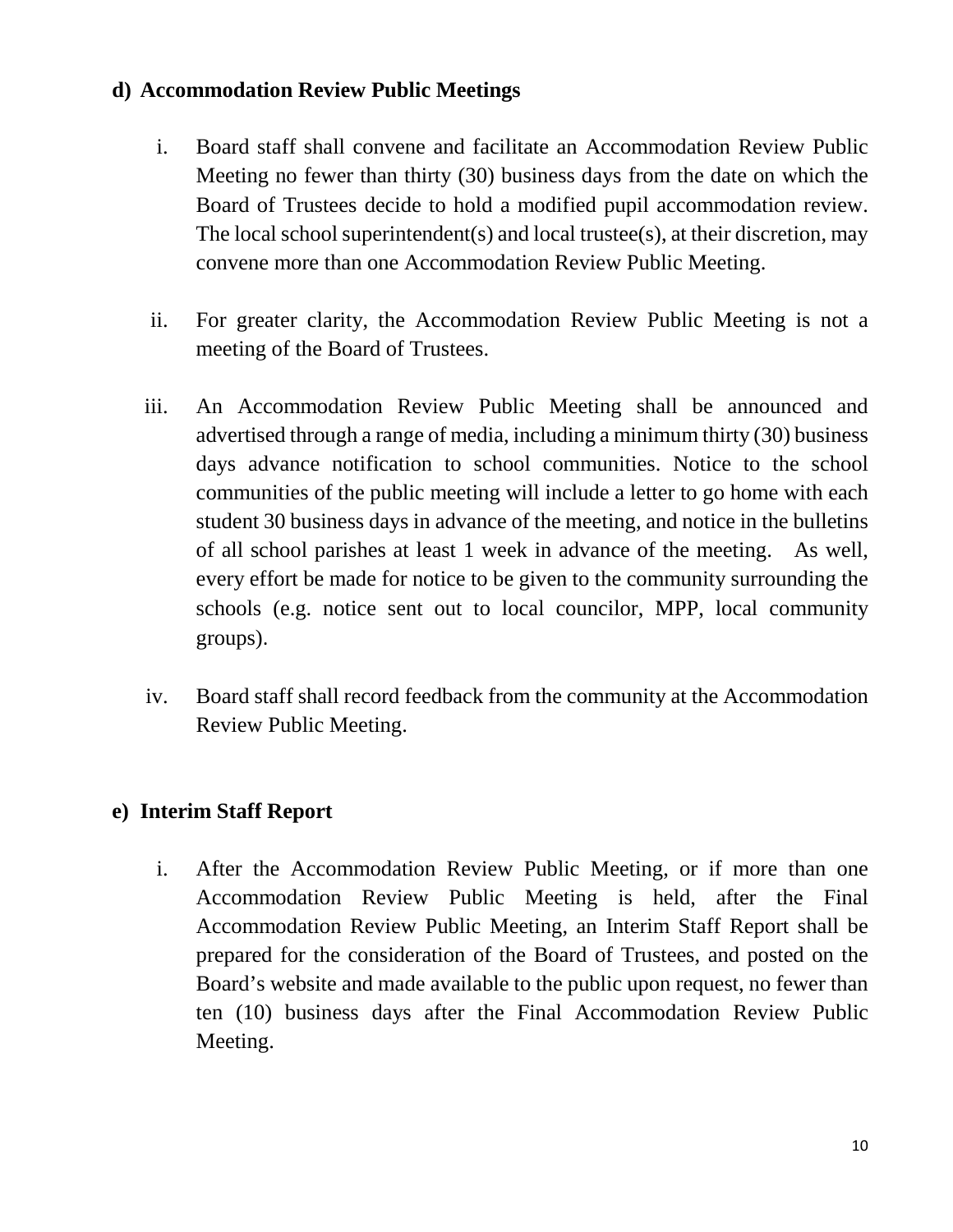- ii. The Interim Staff Report shall include all information provided in the Initial Staff Report, as well as the following:
	- proposed accommodation plans and implementation timelines in the Initial • modifications to the proposed and preferred options, including the Staff Report, if required;
	- feedback from any public consultations; and
	- any relevant information obtained from the City of Toronto and other community partners prior to and during the modified pupil accommodation review.

# **f) Public Delegations**

- the public shall be given the opportunity to provide feedback on the Interim Staff Report through public delegations at a meeting of the Board of Trustees. community(ies) no less than 14 business days prior to the meeting of the delegation time' will be 120 minutes for those delegating on the Interim Staff Report at this meeting. i. No fewer than eighteen (18) business days after the Interim Staff Report is formally received at a public meeting of the Board of Trustees, members of Written notice shall be provided to the school(s) and surrounding Board of Trustees at which public delegations can be made. The 'maximum
- announced and advertised publicly by the Board through a range of media. in advance of the meeting of the Board of Trustees. Delegations will be ii. A meeting of the Board of Trustees to receive public delegations will be Written notice shall be provide to school(s) and surrounding community(ies) received in accordance with the Board's policy and procedure on public delegations. Board staff shall compile feedback from the public delegations.

## **g) Final Staff Report and Decision by Board of Trustees**

 received from the public delegations and any staff response to the feedback i. No fewer than ten (10) business days from the public delegations, the Board of Trustees shall consider the Final Staff Report, which will include feedback received. The Final Staff Report shall also be posted on the Board website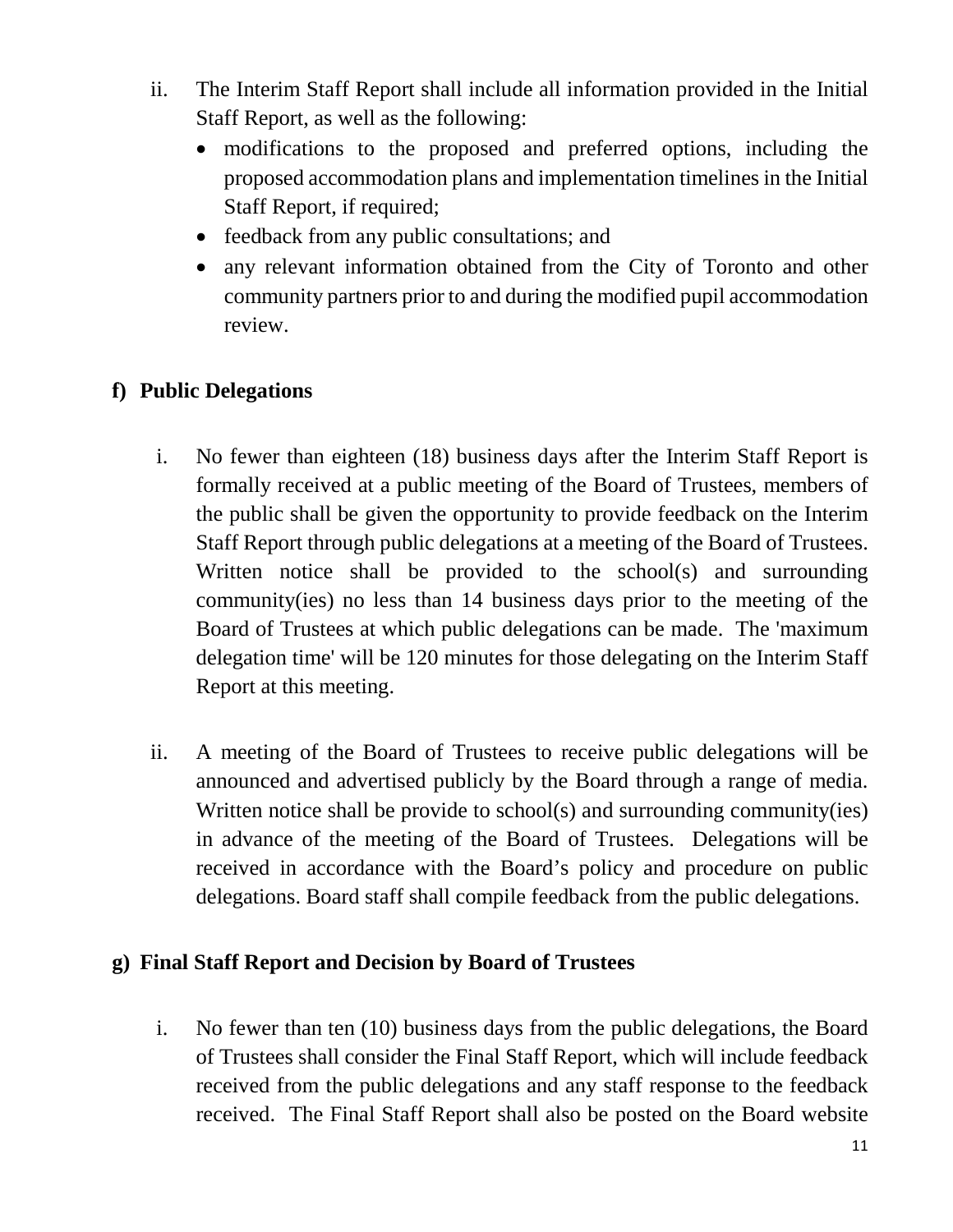and made available to the public upon request, in advance of the meeting at which Trustees will make a decision regarding the pupil accommodation review.

- be made by the Board of Trustees. The Board of Trustees has the discretion ii. The final decision regarding the modified pupil accommodation review shall to approve the recommendations in the Final Staff Report as presented, modify the recommendations, or approve a different outcome.
- iii. A Transition Planning Committee along with a Terms of Reference for the Committee shall be established following the Board of Trustees' decision to consolidate and/or close a school.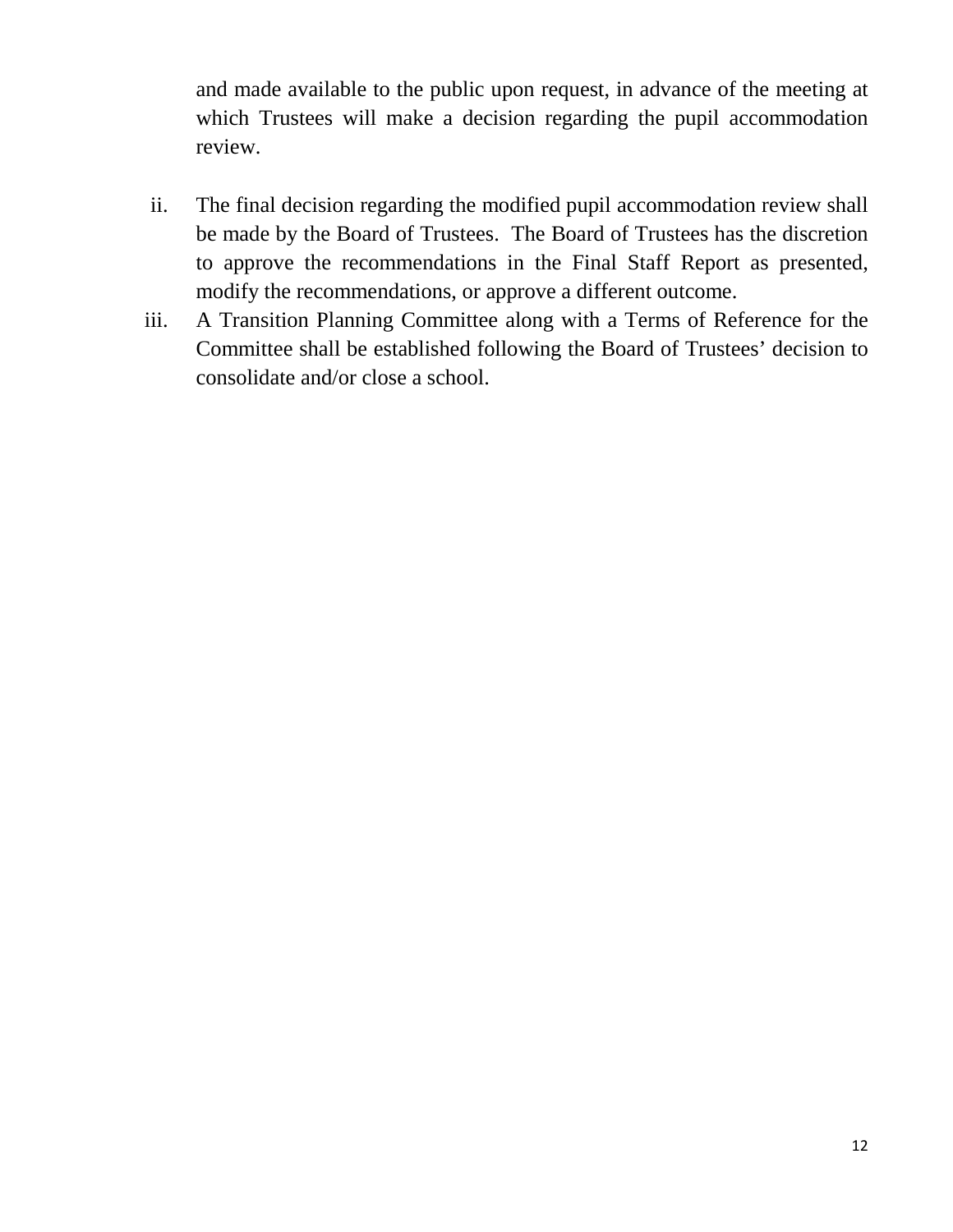## **SCHEDULE 'A'**

#### **School Information Profile**

- 1. The School Information Profile (SIP) is an orientation document prepared by Board staff that contains point-in-time data for each school that is under a pupil accommodation review. The School Information Profile must be prepared prior to the start of a pupil accommodation review.
- 2. The purpose of the School Information Profile is to help the Accommodation Review Committee (ARC) and members of the public understand the context surrounding the decision to include the school in an accommodation review process and to allow easier comparison between each school in an accommodation review process.
- as the official conduit for information shared between the Board and the affected however it is not the role of the Accommodation Review Committee to approve the 3. An Accommodation Review Committee is a committee established by the Board that represents the affected school(s) of a pupil accommodation review and that acts school communities. The Accommodation Review Committee may request clarification about the information provided in the School Information Profile, School Information Profile.
- as well as the value of the school to the students and the value of the school to the 4. Each School Information Profile includes consideration of a detailed list of factors Board.
- 5. The School Information Profile is established pursuant to and in compliance with the *Pupil Accommodation Review Guideline* (Ministry of Education, 2015) and Board Policy S.09.
- 6. The School Information Profile is to include the factors identified below for consideration during the accommodation review process. This list represents the minimum information/data requirements; the Board may introduce additional factors that reflect local circumstances and priorities which may help to further understand the school(s) under review.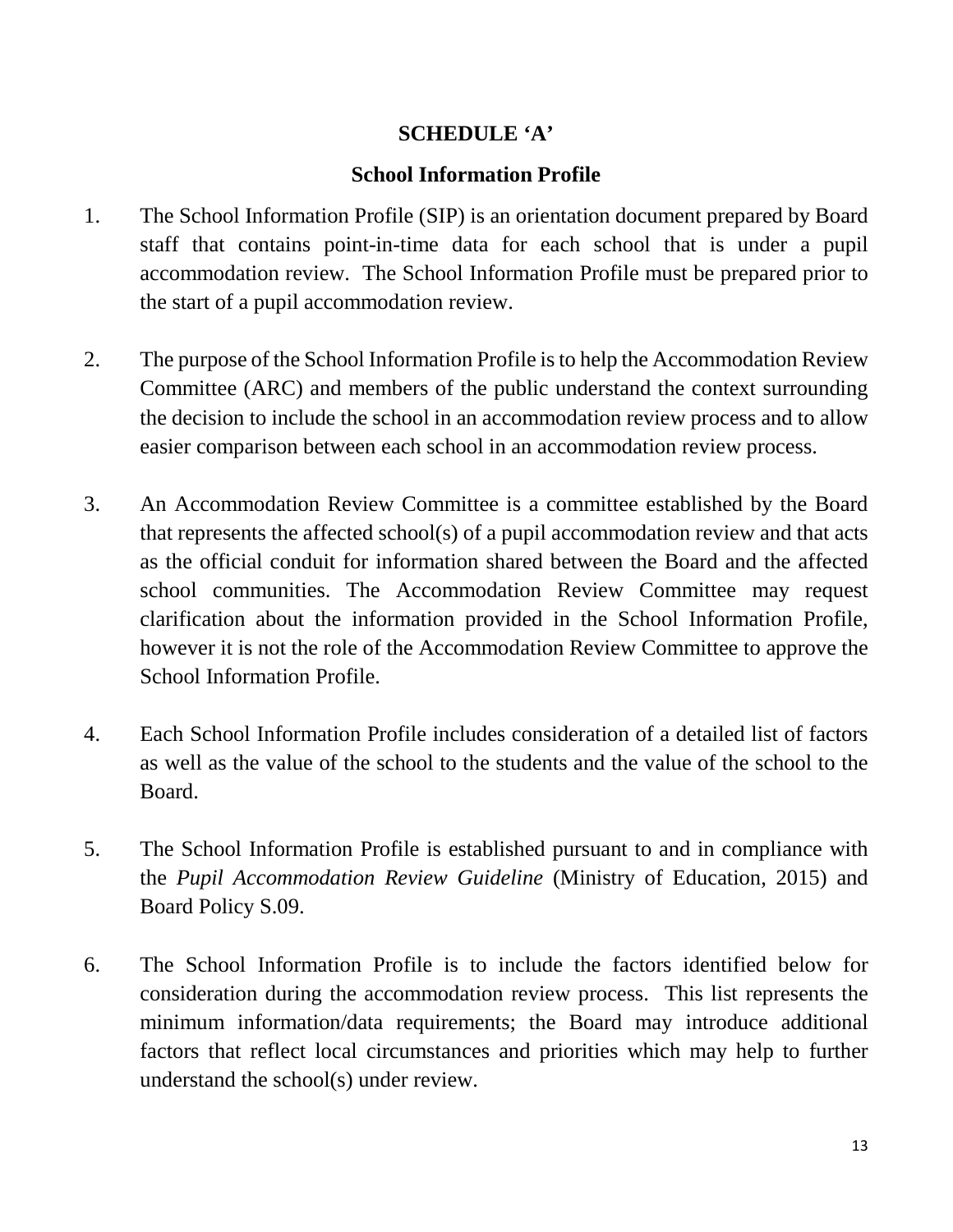## **Facility Profile**

- a) School Name and Address
- b) Site plan and floor plan(s) of the school with the date of school construction and any areas within that school. subsequent additions; or space template which is a Ministry of Education template used by the Board to determine the number and type of instructional areas to be included within a new school, and the size of the required operational and circulation
- School attendance area (boundary) map.
- c) School attendance area (boundary) map.<br>d) Context map (or air photo) of the school indicating the existing land uses surrounding the school.
- designations. e) Planning map of the school with zoning, Official Plan or secondary plan land use
- 
- designations.<br>
f) Size of the school site (acres or hectares).<br>
g) Building area (square feet or square metres).
- h) Number of portable classrooms.
- i) Number and type of instructional rooms as well as specialized classroom teaching spaces (e.g. science lab, tech shop, gymnasium, etc.).
- j) Area of hard surfaced outdoor play area and/or green space, the number of play fields, and the presence of outdoor facilities (e.g. tracks, basketball courts, tennis).
- k) Ten-year history of major facility improvements (item and cost).
- l) Projected five-year facility renewal needs of school (item and cost).
- m) Current Facility Condition Index (FCI) with a definition of what the index represents. FCI is the building condition as determined by the Ministry of Education by calculating the ratio between the five-year renewal needs and the replacement value for each facility.
- n) A measure of proximity of the students to their existing school, and the average distance to the school for students.
- o) Percentage of students that are and are not eligible for transportation under the Board policy, and the length of bus ride to the school (longest, shortest, and average length of bus ride times).
- p) School utility costs (totals, per square foot, and per student).
- q) Number of parking spaces on site at the school, an assessment of the adequacy of parking, and bus/car access and egress.
- r) Measures that the Board has identified and/or addressed for accessibility of the school for students, staff, and the public with disabilities (i.e. barrier-free).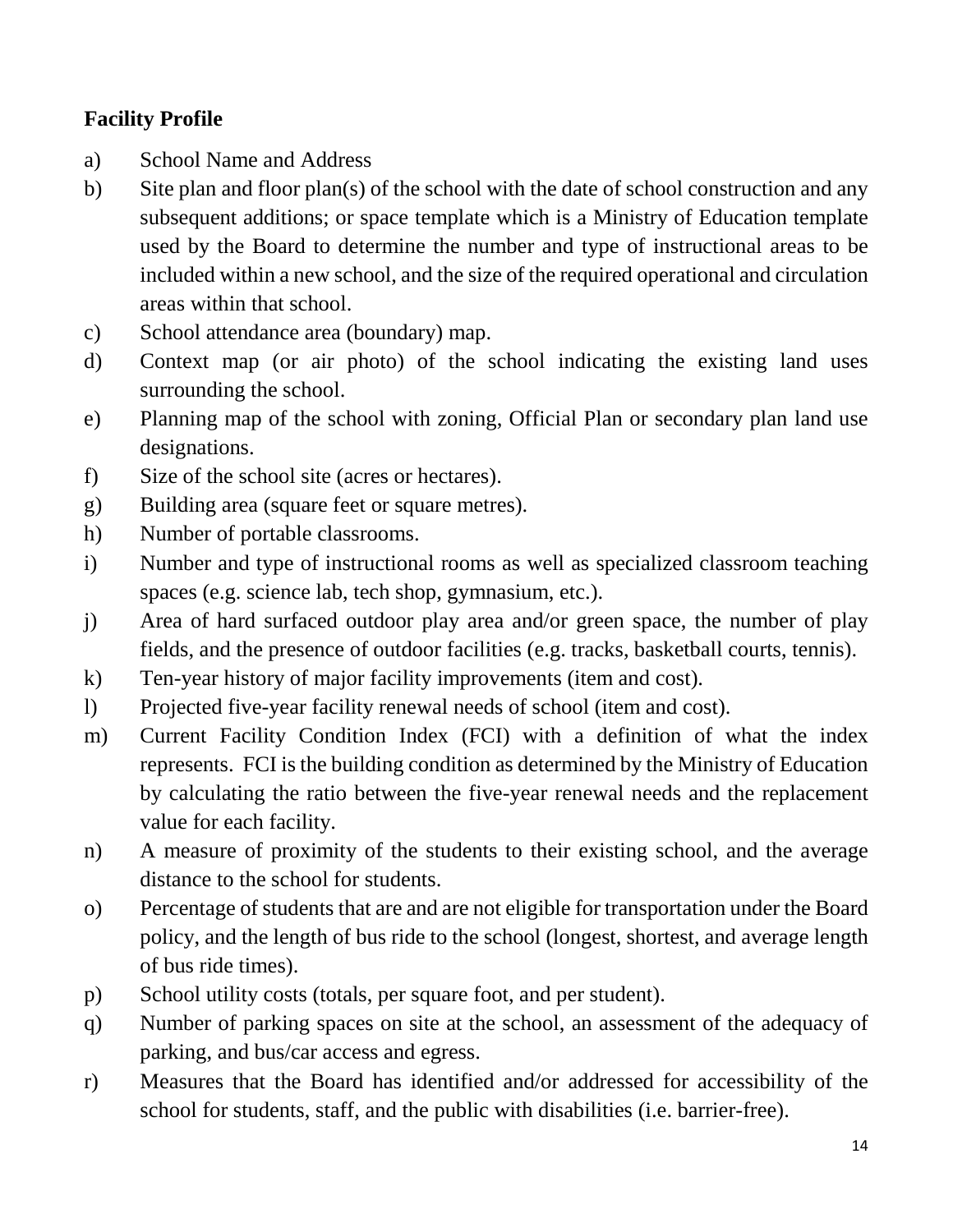s) On-the-ground (OTG) capacity, and surplus/shortage of pupil places. OTG capacity is the capacity of the school as determined by the Ministry of Education by loading all instructional spaces within the facility to current Ministry standards for class size requirements and room areas.

## **Instructional Profile**

- a) Describe the number and type of teaching staff, non-teaching staff, support staff, itinerant staff, and administrative staff at the school.
- b) Describe the course and program offerings at the school.
- c) Describe the specialized service offerings at the school (e.g. cooperative placements, guidance counseling, etc.).
- d) Current grade configuration of the school (e.g. junior kindergarten to Grade 6, junior kindergarten to Grade 12, etc.).
- e) Current grade organization of the school (e.g. number of combined grades, etc.).
- f) Number of out-of-area students.
- g) Utilization factor/classroom usage.
- h) Summary of previous five years enrolment and 10-year enrolment projection by grade and program.
- i) Current extracurricular activities.

## **Other School Use Profile**

- well as any revenue from these non-school programs or services and whether or not a) Current non-school programs or services resident at or co-located with the school as it is at full cost recovery.
- b) Current facility partnerships as well as any revenue from the facility partnerships and whether or not it is at full cost recovery.
- c) Community use of the school as well as any revenue from the community use of the school and whether or not it is at full cost recovery.
- d) Availability of before and after school programs or services (e.g. child care) as well as any revenue from the before and after school programs and whether or not it is at full cost recovery.
- e) Lease terms at the school as well as any revenue from the lease and whether or not it is at full cost recovery.
- f) Description of the school's suitability for facility partnerships.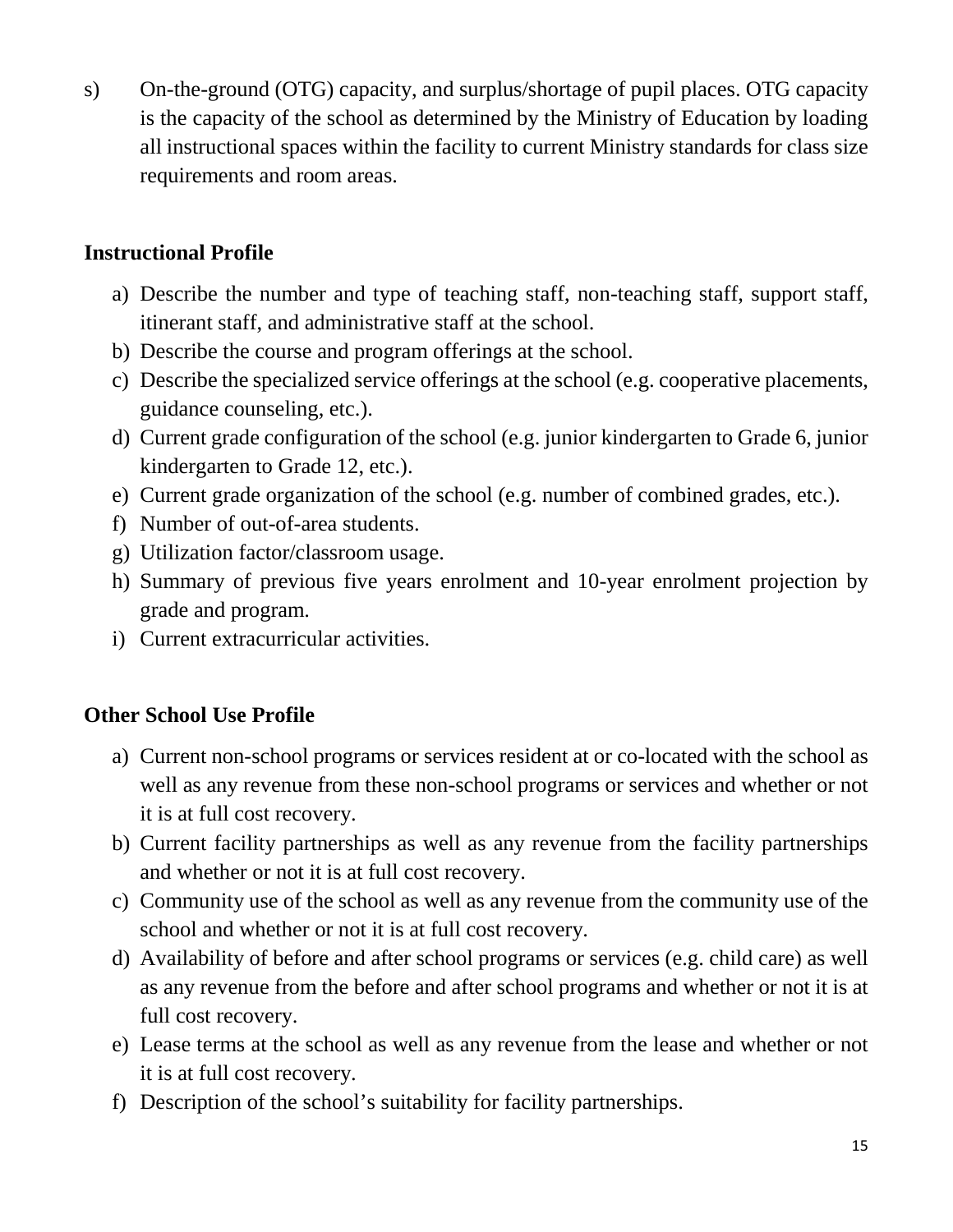#### **SCHEDULE 'B'**

## **Template Terms of Reference of the Accommodation Review Committee**

## **Background**

review process that is consistent with the Board's Pupil Accommodation Review Policy. review process that is consistent with the Board's Pupil Accommodation Review Policy. These are the terms of reference applicable to the Accommodation Review Committee The Board is responsible for fostering student achievement and well-being and ensuring effective stewardship of the Board's resources. In this regard, the Board is responsible for deciding the most appropriate pupil accommodation arrangements for the delivery of elementary and secondary programs. The Board may from time to time be required to consider school consolidations and school closures by undertaking an accommodation (ARC) established for the **[identify accommodation review]**.

## **1. Mandate**

- established by the Board that represents the school(s) affected by a pupil **a)** The Accommodation Review Committee is an advisory committee accommodation review and which acts as the official conduit for information shared between the Board and the affected school communities.
- the Accommodation Review Committee is to provide the local perspective of constructive feedback on behalf of the community to the Director of **b**) The Accommodation Review Committee provides feedback with respect to staff report(s) and the options set out therein and may also present alternative accommodation option(s), including rationale for the option(s), recognizing the principles outlined in the Background section above. The overall goal of stakeholders impacted by the decision of the Board of Trustees, and to provide Education regarding the Initial Staff Report, School Information Profile (SIP), options, and preferred option.
- **c)** The final decision regarding the future of a school or a group of schools rests solely with the Board of Trustees.
- **d)** This Accommodation Review Committee is formed with respect to the following school(s):

## **[Insert List of Schools]**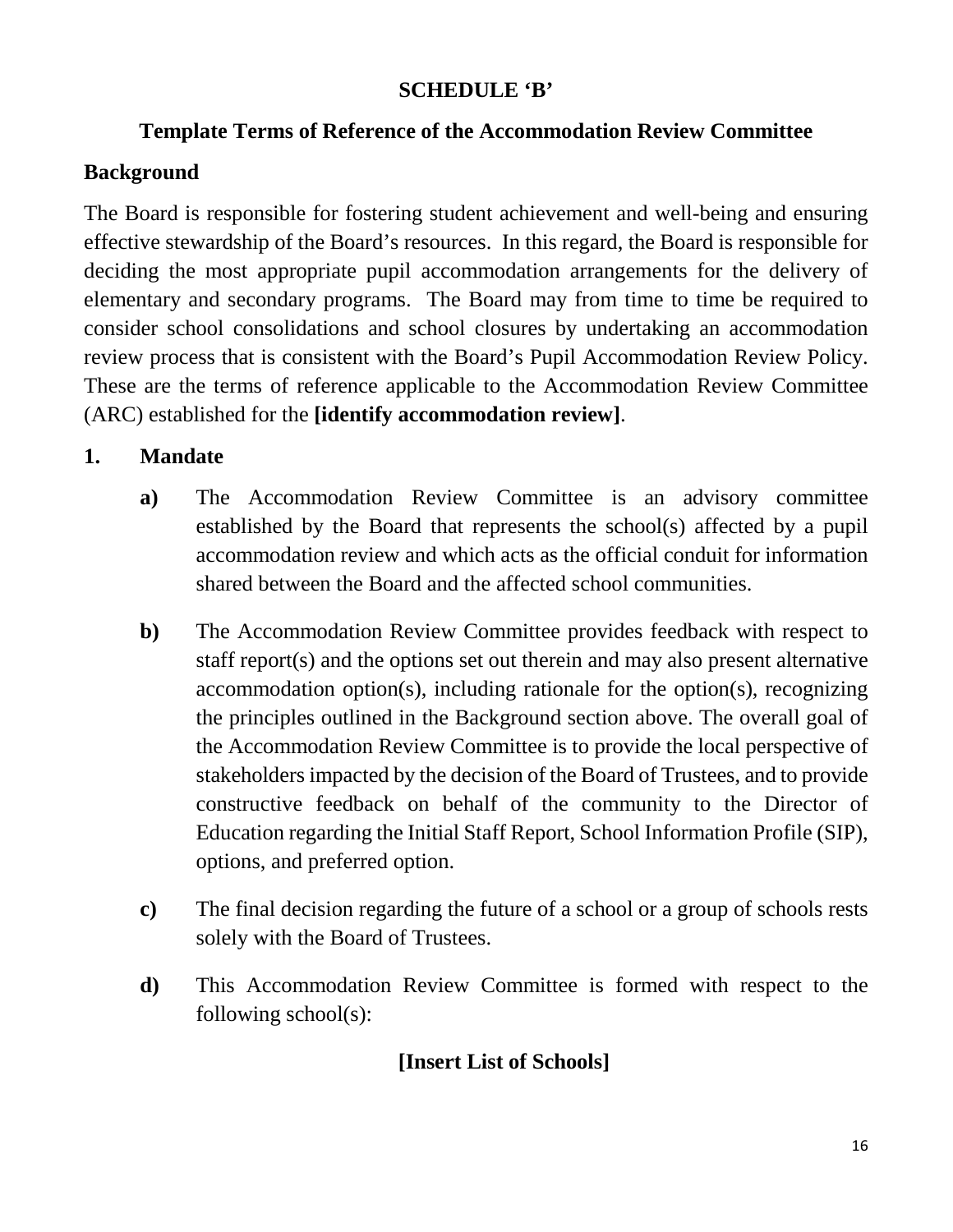## **2. Membership of the Accommodation Review Committee**

- **a)** The Accommodation Review Committee shall be comprised of the following members.
	- **i.** At least two parent / guardian representatives from each school under review and one alternate parent/guardian, chosen by the school community;
	- **ii.** School Superintendent from each school under review;
	- **iii.** Principal or designate from each school under review;
	- **iv.** One student representative from each secondary school under review and one alternate, selected by the School Principal;
	- **v.** Pastor or representative of the parish to which belong each of the schools under review;
	- **vi.** The local trustee(s); and
	- **vii.** A member of the community such as a municipal councillor or active member of the community.
- **b)** Staff from the following areas may be assigned to assist the Accommodation Review Committee in a resource capacity, as required.
	- **i.** Planning Department
	- **ii.** Facilities Department
	- **iii.** Finance Department
	- **iv.** Toronto Student Transportation Group
	- **v.** Other administrative staff as required

#### **3. Roles and Responsibilities of the Accommodation Review Committee**

 Chair of the Accommodation Review Committee by the Director of it is consistent with the Board's Policy. The Chair may also serve as secretary **a)** A School Superintendent whose school is under review shall be appointed as Education. The Chair shall establish the Accommodation Review Committee and will facilitate the accommodation review process and ensure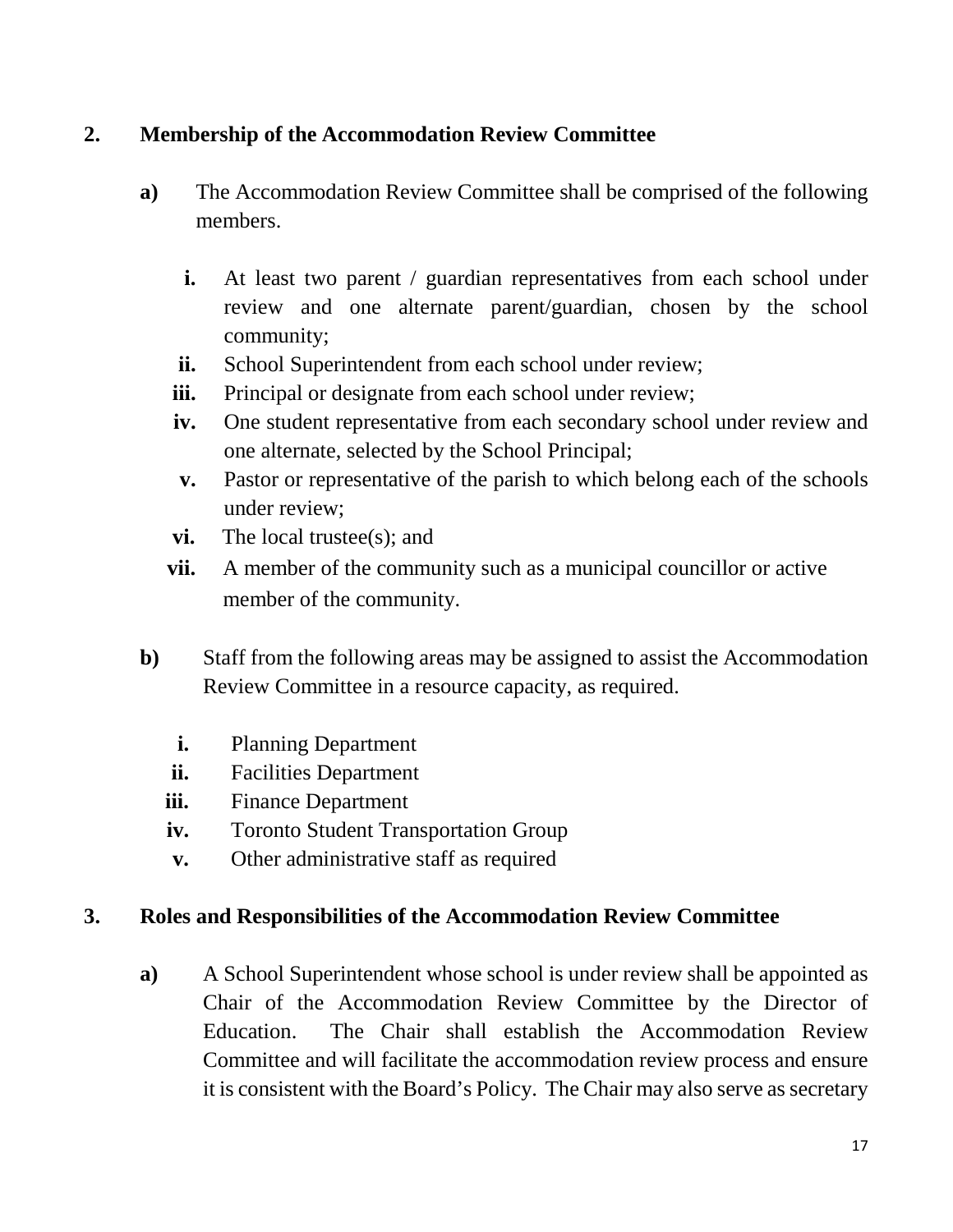to the Accommodation Review Committee, or delegate this role to another member of the Committee.

- orientation session where members will learn about the mandate, roles, **b)** Members of the Accommodation Review Committee shall attend an responsibilities and procedures of the Accommodation Review Committee.
- meetings of the Accommodation Review Committee and participate in the **c)** Members of the Accommodation Review Committee shall attend working process.
- **d)** The Accommodation Review Committee shall be provided with copies of the Initial Staff Report and the School Information Profiles for each school under review.
- provided in the School Information Profile, however it is not the role of the in-time data for each of the schools under a pupil accommodation review. **e)** The Accommodation Review Committee shall review the School Information Profile for each school under review. The Accommodation Review Committee may request clarification with respect to information Accommodation Review Committee to approve the School Information Profile. A School Information Profile is an orientation document with point-The School Information Profile is intended to help the Accommodation Review Committee and the school community understand the context surrounding the decision to include the specific school(s) in a pupil accommodation review. The School Information Profile provides an understanding of, and familiarity with the facilities under review.
- provided and accommodation options proposed in the Initial Staff Report and shall seek clarification, ask questions and provide feedback as necessary. **f)** The Accommodation Review Committee shall review the information The Initial Staff Report is drafted by Board staff and identifies accommodation issues, sets out one or more options to address accommodation issues, identifies a recommended option if more than one is proposed, and includes proposed timelines for implementation.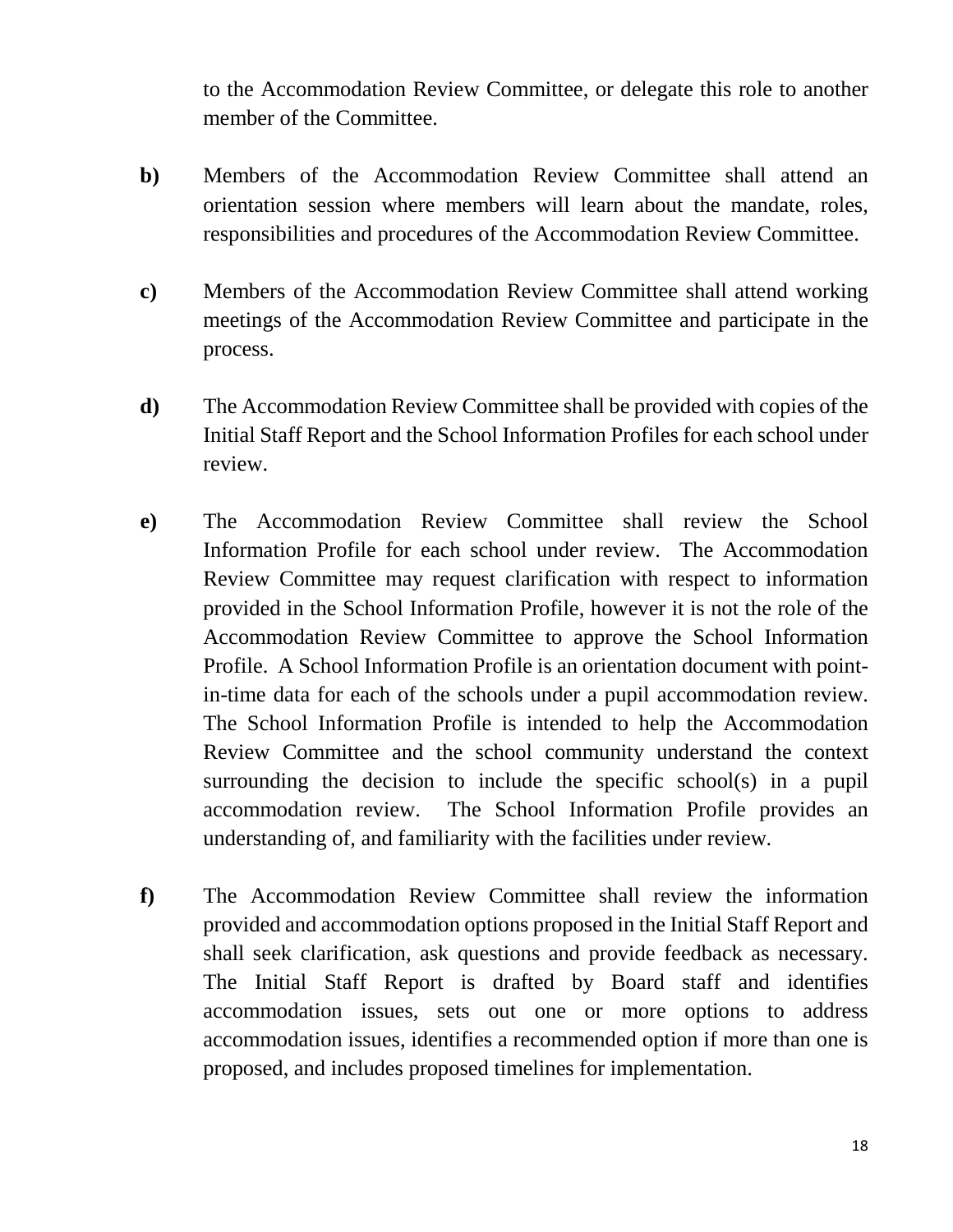- **i.** The Accommodation Review Committee shall provide feedback with respect to the options in the Initial Staff Report prior to the first Accommodation Review Public Meeting.
- option(s) to those set out in the Initial Staff Report. The Accommodation **ii.** The Accommodation Review Committee may provide alternative Review Committee must provide supporting rationale for the alternative option(s).
- **g)** Accommodation Review Committee members are not required to reach consensus with respect to the comments and feedback that will be provided to the Board of Trustees.

# **4. Roles and Responsibilities of Staff Resources to the Accommodation Review Committee**

- **a)** Board staff from various areas of responsibility shall assist, as required, with answering questions, providing clarification and shall document and compile feedback for inclusion in staff reports.
- **b)** The comments, feedback, and any alternative option(s) shall be collected and compiled by Board staff in the form of meeting notes. This information shall be included in the Community Consultation Section of the Final Staff Report presented to the Board of Trustees.

## **5. Meetings of the Accommodation Review Committee**

- discretion of the Accommodation Review Committee Chair. **a)** The Accommodation Review Committee shall hold at least three (3) working meetings (not including the orientation meeting) to discuss the pupil accommodation review. The Accommodation Review Committee may choose to hold additional working meetings as deemed necessary within the timelines established by the Pupil Accommodation Review Policy, at the
- **b)** At the working meetings, the Accommodation Review Committee shall review the materials presented to it by Board staff, may solicit input from the affected school communities, and shall provide feedback to Board staff.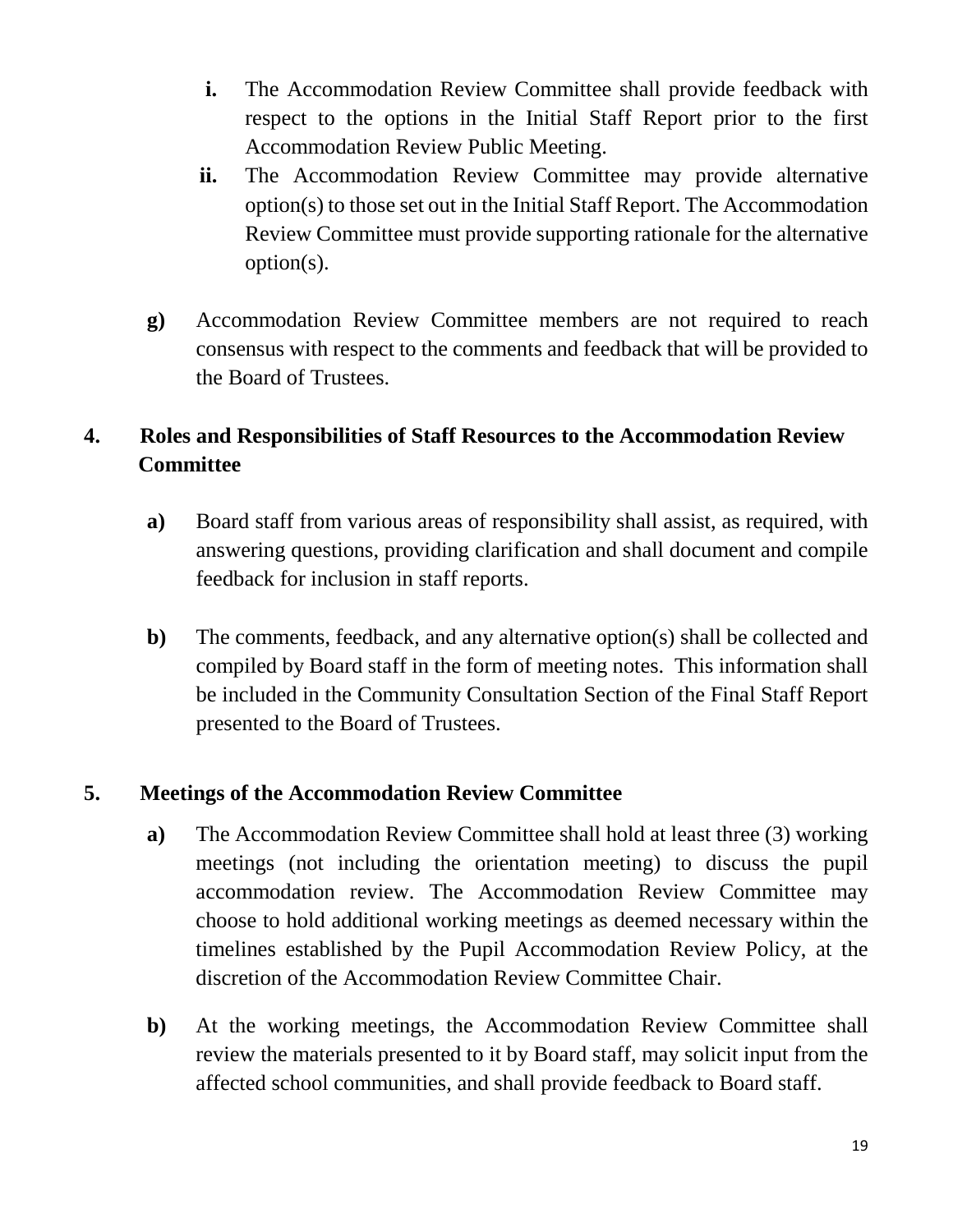- to the public, however, the public may not participate in such meetings, unless specifically requested by the Accommodation Review Committee to provide **c)** Working meetings of the Accommodation Review Committee shall be open input.
- deemed to be properly constituted even if all members are not in attendance. **d)** Working meetings of the Accommodation Review Committee shall be Quorum is not required for a working meeting of the Accommodation Review Committee.
- **e)** The Accommodation Review Committee shall be deemed to be properly constituted even if one or more members resign or do not attend working meetings of the Accommodation Review Committee.
- **f)** Meeting notes of Accommodation Review Committee working meetings shall be prepared.
- **g)** Accommodation Review Committee members may attend the Accommodation Review Public Meetings held by Board staff.
- **h)** Dates of Accommodation Review Committee working meetings shall be established by the Chair in consultation with the Accommodation Review Committee.

## **[Insert Accommodation Review Committee Working Meeting Dates]**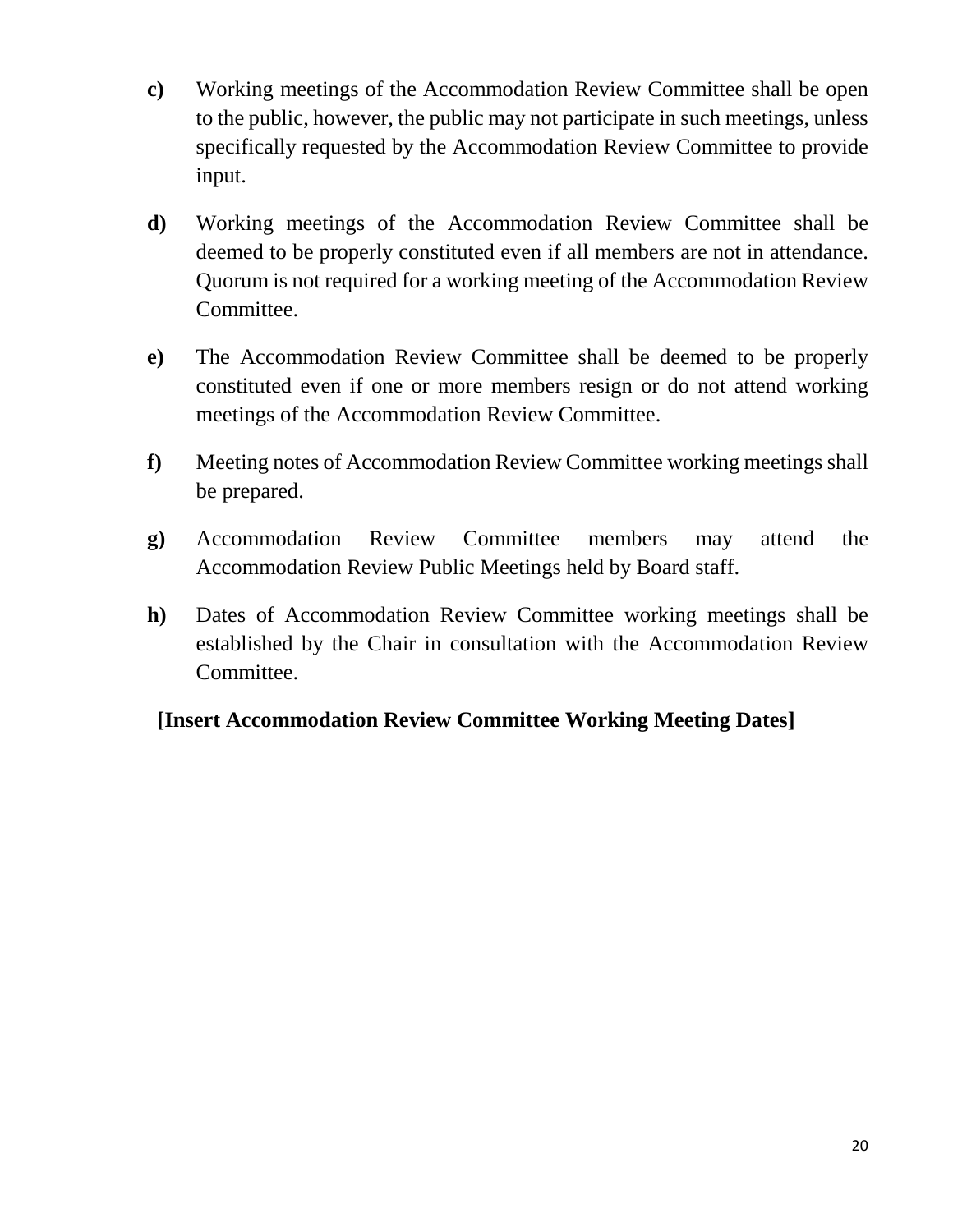### **SCHEDULE 'C' Pupil Accommodation Review Timeline and Checklist**

| <b>Item</b>                                                                                                                                                                                           | <b>Additional Information</b>                                                                                             | Timeline <sup>1</sup>                                                   | <b>Status</b> |
|-------------------------------------------------------------------------------------------------------------------------------------------------------------------------------------------------------|---------------------------------------------------------------------------------------------------------------------------|-------------------------------------------------------------------------|---------------|
| Initial Staff Report and<br><b>School Information</b><br>Profiles considered by<br>Trustees.                                                                                                          | <b>Pupil Accommodation</b><br>Review approved.                                                                            | $\overline{0}$                                                          |               |
| Initial Staff Report and<br><b>School Information</b><br>Profiles to be posted on<br>the Board's website and<br>made available upon<br>request.                                                       |                                                                                                                           |                                                                         |               |
| Written notice to City of<br>Toronto through Clerk's<br>Department (or<br>equivalent) and to<br>community partners who<br>expressed an interest prior<br>to the Pupil<br><b>Accommodation Review.</b> | Include meeting<br>invitation to discuss and<br>comment on options in<br><b>Initial Staff Report.</b>                     | Within 5 business<br>days of Pupil<br>Accommodation<br>Review approval. |               |
| Written notice to Director<br>of Education of co-<br>terminous school boards.                                                                                                                         |                                                                                                                           | Within 5 business<br>days of Pupil<br>Accommodation<br>Review approval. |               |
| Written notice to Ministry<br>of Education.                                                                                                                                                           | Send to the office of the<br><b>Assistant Deputy</b><br><b>Minister of Financial</b><br>Policy and Business<br>Decisions. | Within 5 business<br>days of Pupil<br>Accommodation<br>Review approval. |               |

 $\overline{\phantom{a}}$ 

<span id="page-20-0"></span><sup>&</sup>lt;sup>1</sup>Time is measured in business days from the date the Pupil Accommodation Review is approved by Trustees. with a year-round calendar, any break that is five (5) calendar days or longer is not a business day. "Business day" is defined as a calendar day that is not a weekend or statutory holiday. It also does not include days the Board is scheduled to be closed including the Board's Christmas, spring, Easter and summer break. For schools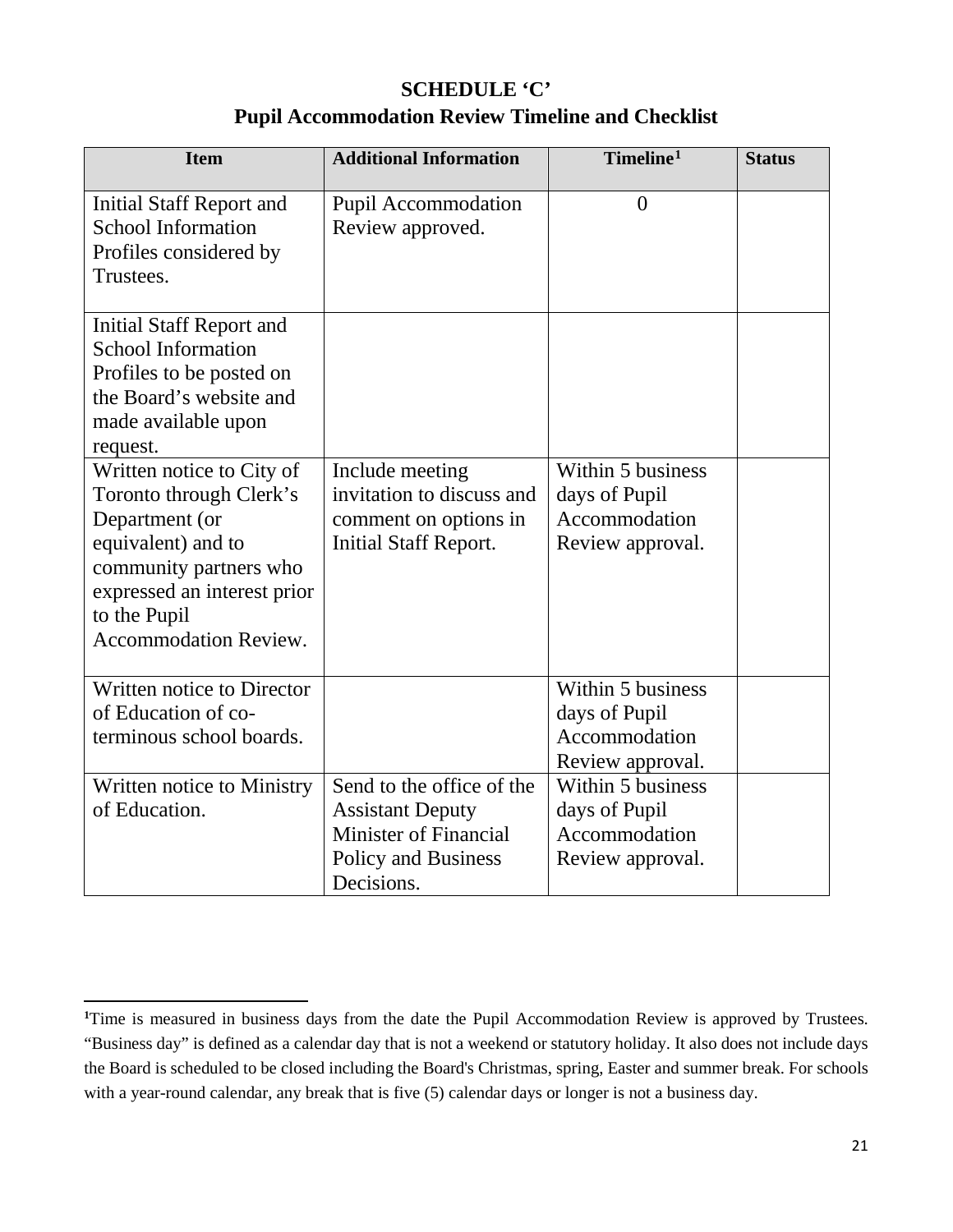| Establish the                | The Committee should     | Within 5 business                     |  |
|------------------------------|--------------------------|---------------------------------------|--|
| <b>Accommodation Review</b>  | be formed in time to     | days of the Pupil                     |  |
| Committee.                   | permit the Committee     | Accommodation                         |  |
|                              | orientation session to   | Review being                          |  |
|                              | occur well in advance of | approved.                             |  |
|                              | the First                |                                       |  |
|                              | Accommodation            |                                       |  |
|                              | Review Public Meeting.   |                                       |  |
| Arrange meeting with         | Document attempts to     | Prior to Final                        |  |
| City of Toronto and with     | meet.                    | Accommodation                         |  |
| community partner(s).        |                          | <b>Review Public</b>                  |  |
|                              |                          | Meeting.                              |  |
| Announce and advertise       |                          | At least 30 business                  |  |
| <b>First Accommodation</b>   |                          | days before the                       |  |
| <b>Review Public Meeting</b> |                          | meeting                               |  |
| through range of media.      |                          |                                       |  |
| <b>First Accommodation</b>   |                          | At least 30 business                  |  |
| Review Public Meeting.       |                          | days after Pupil                      |  |
|                              |                          | Accommodation                         |  |
|                              |                          | Review approval                       |  |
|                              |                          | and after minimum                     |  |
|                              |                          | 30 business days                      |  |
|                              |                          | written notification<br>to school and |  |
|                              |                          |                                       |  |
|                              |                          | surrounding<br>community.             |  |
| Provide notice to City of    |                          |                                       |  |
| Toronto and community        |                          |                                       |  |
| partners of Final            |                          |                                       |  |
| <b>Accommodation Review</b>  |                          |                                       |  |
| Public Meeting.              |                          |                                       |  |
| Announce and advertise       |                          |                                       |  |
| <b>Final Accommodation</b>   |                          |                                       |  |
| <b>Review Public Meeting</b> |                          |                                       |  |
| through range of media.      |                          |                                       |  |
| Receive response from        |                          | Prior to Final                        |  |
| City of Toronto and          |                          | Accommodation                         |  |
| community partners.          |                          | <b>Review Public</b>                  |  |
|                              |                          | Meeting.                              |  |
| <b>Final Accommodation</b>   |                          | At least 40 business                  |  |
| Review Public Meeting.       |                          | days after First                      |  |
|                              |                          | Public Meeting.                       |  |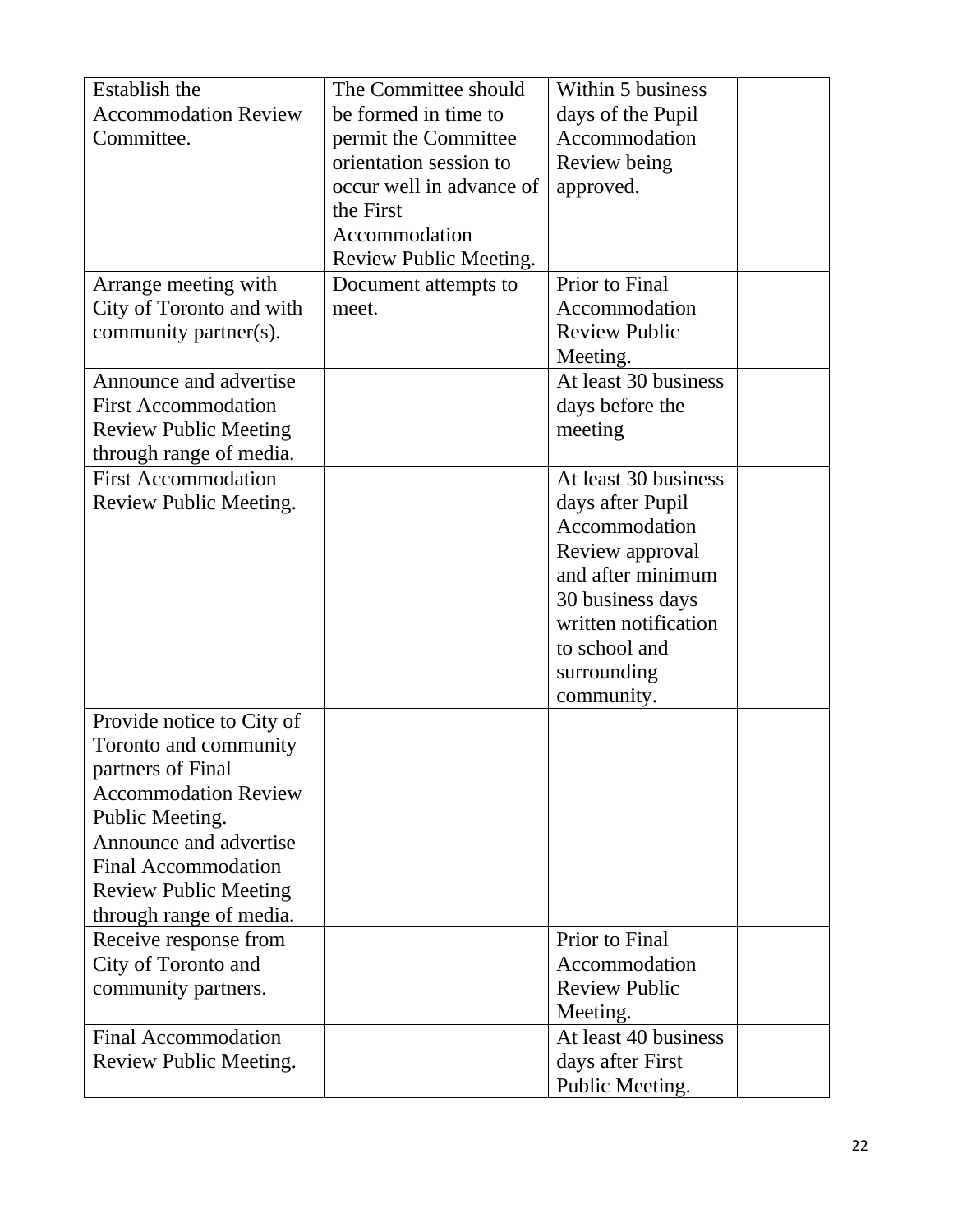| <b>Interim Staff Report</b> | Must be accessible to | At least 10 business       |  |
|-----------------------------|-----------------------|----------------------------|--|
| considered by Trustees      | the public on Board   | days after Final           |  |
|                             | website and available | Accommodation              |  |
|                             | upon request.         | <b>Review Public</b>       |  |
|                             |                       | Meeting.                   |  |
| Provide notice of date of   |                       | <b>After Interim Staff</b> |  |
| public delegations,         |                       | Report is available        |  |
| including written notice    |                       | to the public, and         |  |
| to school( $s$ ) and        |                       | at least 10 business       |  |
| surrounding community.      |                       | days before the            |  |
|                             |                       | public delegations.        |  |
|                             |                       |                            |  |
| Public delegations to       |                       |                            |  |
| Trustees.                   |                       |                            |  |
| Compile feedback from       |                       |                            |  |
| public delegations and      |                       |                            |  |
| include in Final Staff      |                       |                            |  |
| Report                      |                       |                            |  |
| Trustees to consider        | Not to occur in the   | At least 10                |  |
| <b>Final Staff Report</b>   | summer.               | business days after        |  |
| including input from        |                       | public delegations.        |  |
| public delegations and      |                       |                            |  |
| make final decision.        |                       |                            |  |
| Establish committee to      |                       |                            |  |
| address transition          |                       |                            |  |
| planning.                   |                       |                            |  |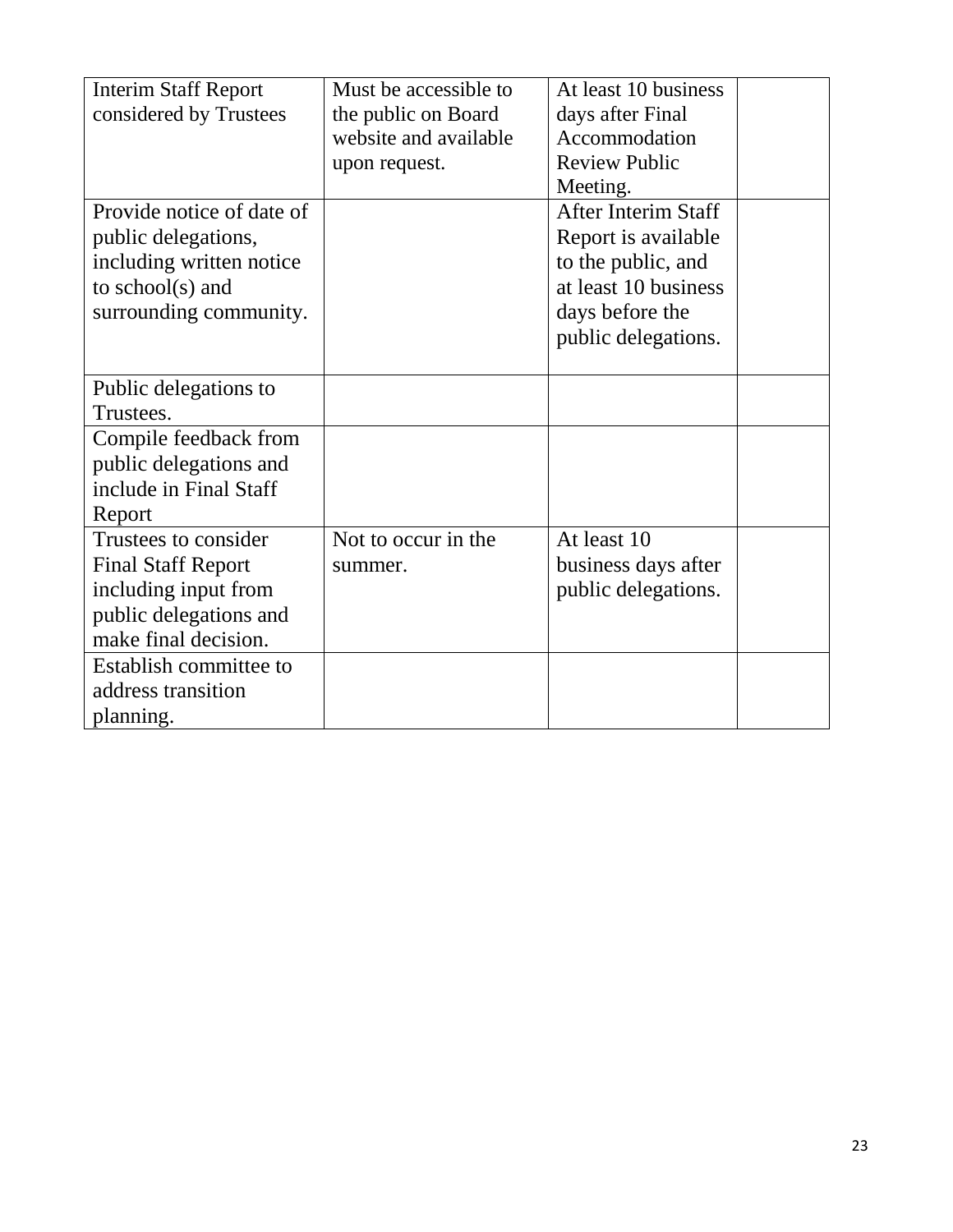#### **SCHEDULE 'D'**

#### **Modified Pupil Accommodation Review Timeline and Checklist**

| <b>Item</b>                       | <b>Additional</b><br><b>Information</b> | Timeline <sup>1</sup> | <b>Status</b> |
|-----------------------------------|-----------------------------------------|-----------------------|---------------|
| Initial Staff Report and          | Modified                                | $\overline{0}$        |               |
| <b>School Information</b>         | Accommodation                           |                       |               |
| Profiles considered by            | Review approved.                        |                       |               |
| Trustees.                         |                                         |                       |               |
| <b>Initial Staff Report and</b>   |                                         |                       |               |
| <b>School Information</b>         |                                         |                       |               |
| Proflies to be posted on          |                                         |                       |               |
| the Board's website and           |                                         |                       |               |
| made available upon               |                                         |                       |               |
| request.                          |                                         |                       |               |
| Written notice to City of         | Include invitation to                   | Within 5 business     |               |
| Toronto through Clerk's           | meeting to discuss and                  | days of Modified      |               |
| Department (or                    | comment on options in                   | Accommodation         |               |
| equivalent) and to                | <b>Initial Staff Report.</b>            | Review approval.      |               |
| community partners who            |                                         |                       |               |
| expressed an interest prior       |                                         |                       |               |
| to the Modified                   |                                         |                       |               |
| Accommodation Review.             |                                         |                       |               |
| <b>Written notice to Director</b> |                                         | Within 5 business     |               |
| of Education of co-               |                                         | days of Modified      |               |
| terminous school boards.          |                                         | Accommodation         |               |
|                                   |                                         | Review approval.      |               |
| Written notice to Ministry        | Send to the office of                   | Within 5 business     |               |
| of Education.                     | the Assistant Deputy                    | days of Modified      |               |
|                                   | <b>Minister of Financial</b>            | Accommodation         |               |
|                                   | Policy and Business                     | Review approval.      |               |
|                                   | Decisions.                              |                       |               |
| Announce and advertise            |                                         |                       |               |
| <b>Accommodation Review</b>       |                                         |                       |               |
| Public Meeting through            |                                         |                       |               |
| range of media.                   |                                         |                       |               |
|                                   |                                         |                       |               |

 "Business day" is defined as a calendar day that is not a weekend or statutory holiday. It also does not include days the Board is scheduled to be closed including the Board's Christmas, spring, Easter and summer break. For schools with a <sup>1</sup>Time is measured in business days from the date the Modified Pupil Accommodation Review is approved by Trustees. year-round calendar, any break that is five (5) calendar days or longer is not a business day.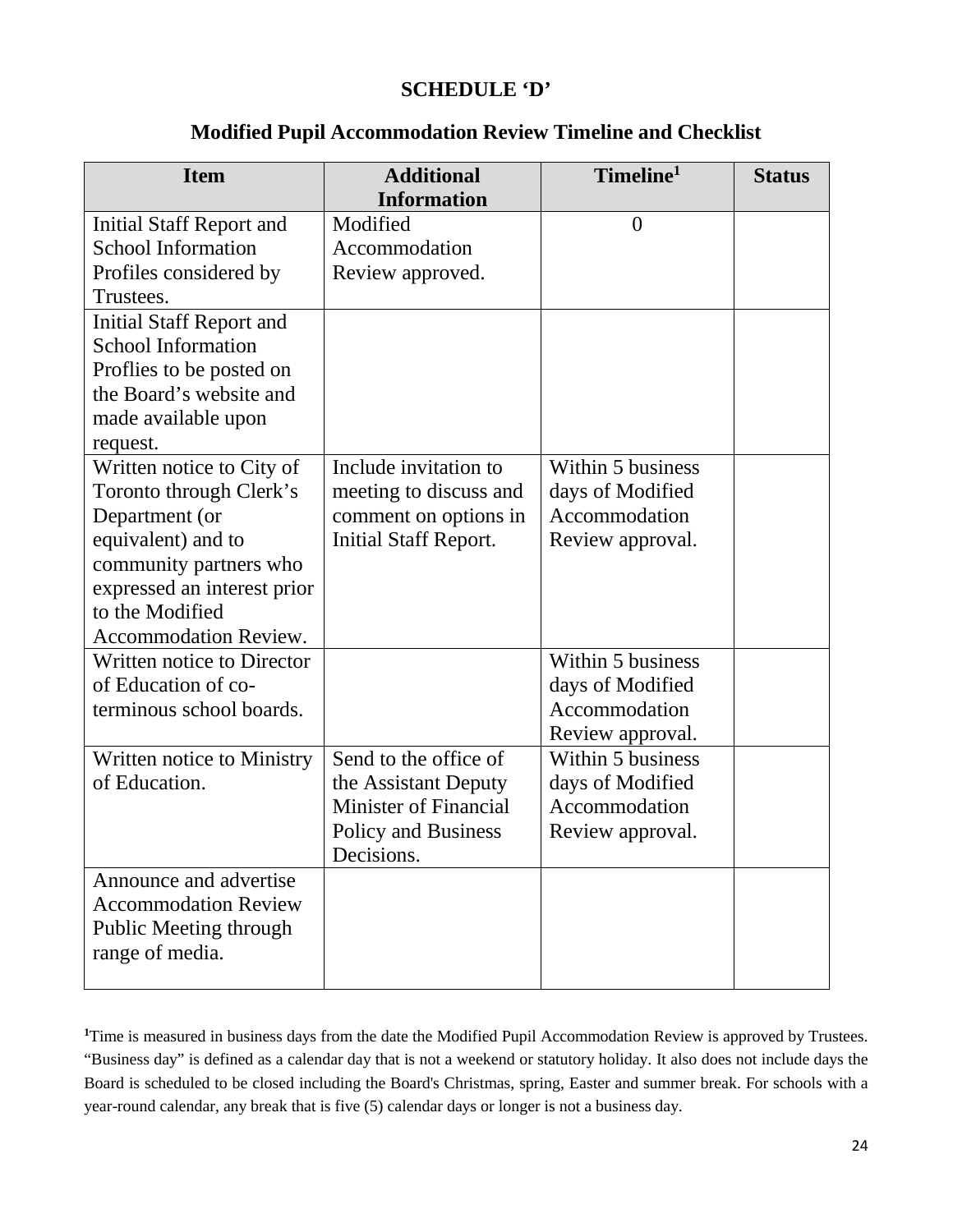| Arrange meeting with        | Document attempts to  | Prior to Public            |  |
|-----------------------------|-----------------------|----------------------------|--|
| City of Toronto and with    | meet.                 | Meeting.                   |  |
| community partner(s).       |                       |                            |  |
| Receive response from       |                       | Prior to Public            |  |
| City of Toronto and         |                       | Meeting, or final          |  |
| community partner(s), if    |                       | public meeting if          |  |
| any.                        |                       | more than one is           |  |
|                             |                       | held                       |  |
| <b>Accommodation Review</b> |                       | At least 30 business       |  |
| Public Meeting.             |                       | days after Modified        |  |
|                             |                       | Accommodation              |  |
|                             |                       | Review approval            |  |
|                             |                       | and after minimum          |  |
|                             |                       | 30 business days           |  |
|                             |                       | written notification       |  |
|                             |                       | to school and              |  |
|                             |                       | surrounding                |  |
|                             |                       | community.                 |  |
| Interim Staff Report is     | Must be accessible to | At least 10 business       |  |
| considered and received     | the public on Board   | days after the             |  |
| by Trustees.                | website and available | Accommodation              |  |
|                             | upon request.         | <b>Review Public</b>       |  |
|                             |                       | Meeting (or final          |  |
|                             |                       | Accommodation              |  |
|                             |                       | <b>Review Public</b>       |  |
|                             |                       | Meeting if more            |  |
|                             |                       | than one is held).         |  |
| Provide notice of date of   |                       | <b>After Interim Staff</b> |  |
| public delegations,         |                       | Report has been            |  |
| including written notice to |                       | received at public         |  |
| school(s) and surrounding   |                       | meeting of Board of        |  |
| community.                  |                       | Trustees and made          |  |
|                             |                       | available to the           |  |
|                             |                       | public, and at least       |  |
|                             |                       | 18 business days           |  |
|                             |                       | before the public          |  |
|                             |                       | delegations.               |  |
| Public delegations to       |                       |                            |  |
| Trustees.                   |                       |                            |  |
|                             |                       |                            |  |